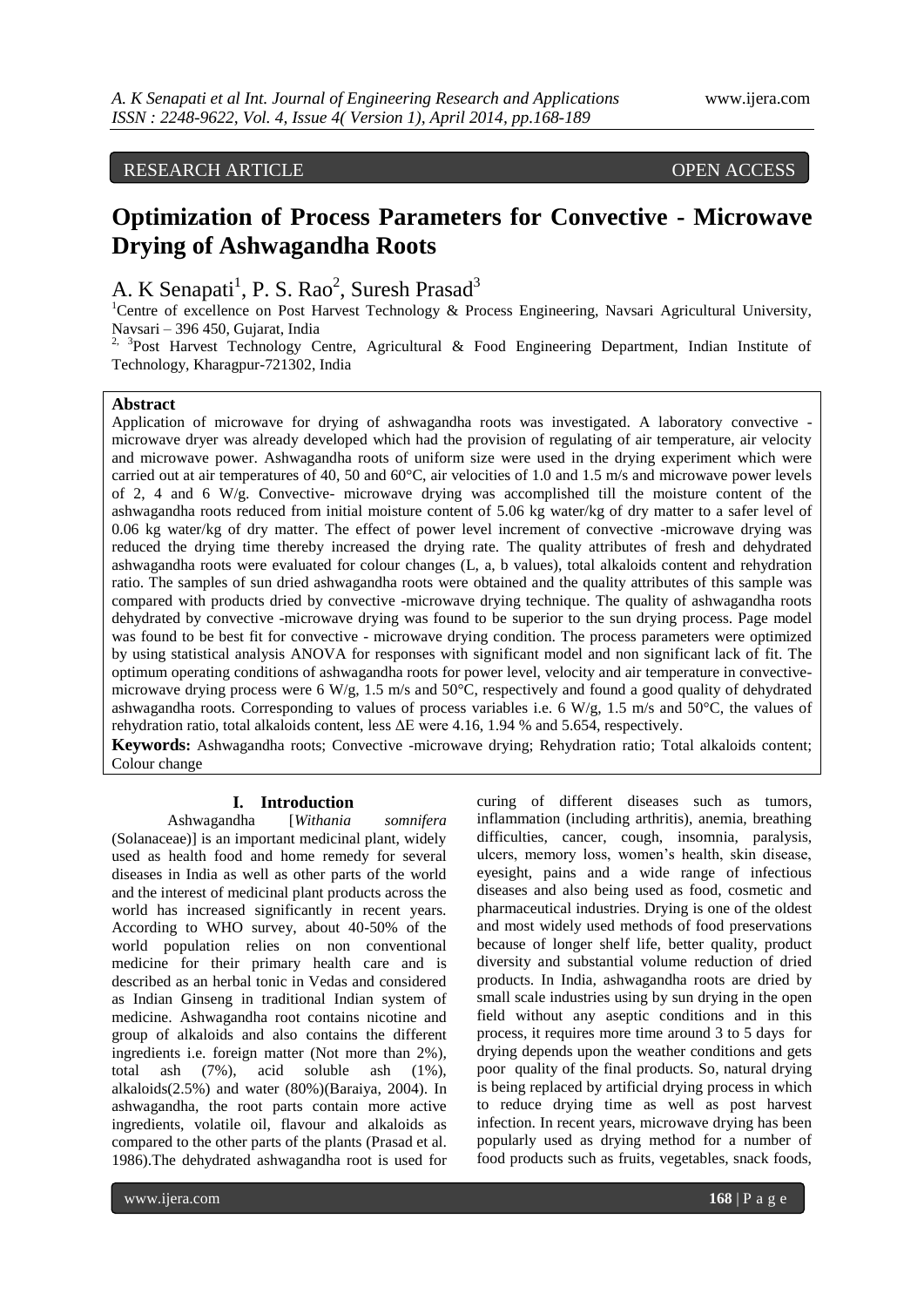dairy products and medicinal roots, etc. Microwaves drying is relatively a new addition in the existing drying technique viz. hot air, cabinet, spray, vacuum and freeze drying( Prabhanjan *et al.* 1995; Ren and Chen (1998).Microwaves are rarely used alone but rather in combination with hot air, steam, vacuum conditions or the conventional methods have more synergistic effect. Two narrow band of microwave allotted for use in industrial food processing application are 915 and 2450 MHz which can be absorbed by water containing materials and converted to heat (Khraisheh *et al.*, 1997). Waves can penetrate directly into the material; heating is volumetric (from the inside to outside) and provides fast and uniform heating throughout the product. The quick energy absorption by water molecules causes rapid evaporation of water creating an outward flux of rapid escaping vapour. Microwaves penetrate the food from all direction which facilitates steam escape and speed heating. In addition to improve the rate of drying, this outward flux can help prevent the shrinkage of tissue structure, which prevails in most conventional air drying technique. Hence, better rehydration characteristics may be expected in microwave dried products (Prabhanjan *et al*., 1995). Microwave processes offer a lot of advantages such as less start up time, faster heating, energy efficiency (most of the electromagnetic energy is converted to heat), space savings, precise process control and food product with better nutritional quality. Mathematical modeling can be played an important role in the design and control of the process parameters during microwave drying and should be reduced to a state where it describes the most effective way of modeling. The developed model is used to calculate the dependent parameters at drying process parameters. From the correlation coefficients  $(R^2)$ and the percent error, these models are tested for statistical viability at the 1% level of significance (Khraisheh *et al.*, 1999).Statistical analysis by ANOVA is used to check the significance of the process parameters on the dependent parameters as per Panse and Sukhatme (1967).Most research work on combined microwave connecvective drying of agricultural commodities has been reported for low moisture food products.but, ashwagandha root is a high moisture commodity and having medicinal value, it requires mild heat for shorter period drying. So, the development of convective -microwave drying that reduces the drying time and produces good quality of ashwagandha roots could make significant contribution to the pharmaceutical industries and promotes the export of dehydrated ashwagandha roots as well as powder. However, very little work has been undertaken in India under hot air drying of medicinal roots and also there exists no work on the convective - microwave drying of

medicinal roots of ashwagandha.Present investigation has been aimed to study the effect of convective microwave drying behavior as well as the quality of ashwagandha root at various air temperature, air velocity and microwave power levels and to optimize these process parameters.

#### **II. Materials and Methods**

Fresh ashwagandha root having initial moisture content 80-85% (wb) with minimum maturity four months were procured from medicinal farm of Kharagpur in the state of West Bengal (India) used in the present investigation. The initial moisture content of ashwagandha root had 4.5 to 5.0 g water /g dry matter and were stored in a cold storage chamber maintained approximately at  $15<sup>0</sup>$  C temperature and 85 % relative humidity.

#### **Moisture content:**

The vacuum oven method was used to determine the moisture content of ashwagandha root. The roots samples of approximately 30 g were placed in a predried aluminum dishes in vacuum oven. The operating temperature was taken as that of  $70^{\circ}$ C at negative pressure of 13.3 kPa and the sample was taken out of oven after 24 h (Young & Mason, 2002). The samples were cooled in desiccator and weighed using an ANAMED top pan electric balance with a sensitivity of 0.01 g. The fresh and bone dried roots weights were taken to calculate the moisture content expressed as g water /g dry matter.

#### **Experimental procedure**

Ashwagandha root were taken out from cold storage and allowed to maintain equilibrium with ambient conditions. Roots were washed thoroughly and samples were cut in 5cm length under the hygienic conditions and 100g of each sample was used for drying experiment. Prior to drying, samples were pretreated with hot water at  $100^{\circ}$ C for 2 mins to improve the quality of the dehydrated product. A 900W, 2450 MHz microwave oven (IFB make, model Electron) having inside chamber dimension of 300(width)  $\times$  240(depth)  $\times$  210(height) mm<sup>3</sup> was used for the experiment (Sharma & Prasad, 2001).The oven had the facility to adjust power supply and the time of processing. A variac of 15 A/230 V rating was also placed on the primary side of the high voltage transformer to regulate the anode current, thus varying the output power of the magnetron between 0 and 600 W with 5 duty cycles or settings. Calibration of Microwave Power level was done using potable water in the dryer to set the desire drying conditions before start the experiment. The hot air was sucked by the blower through the heaters and was thrown into the drying chamber. These chambers had a screen at the bottom with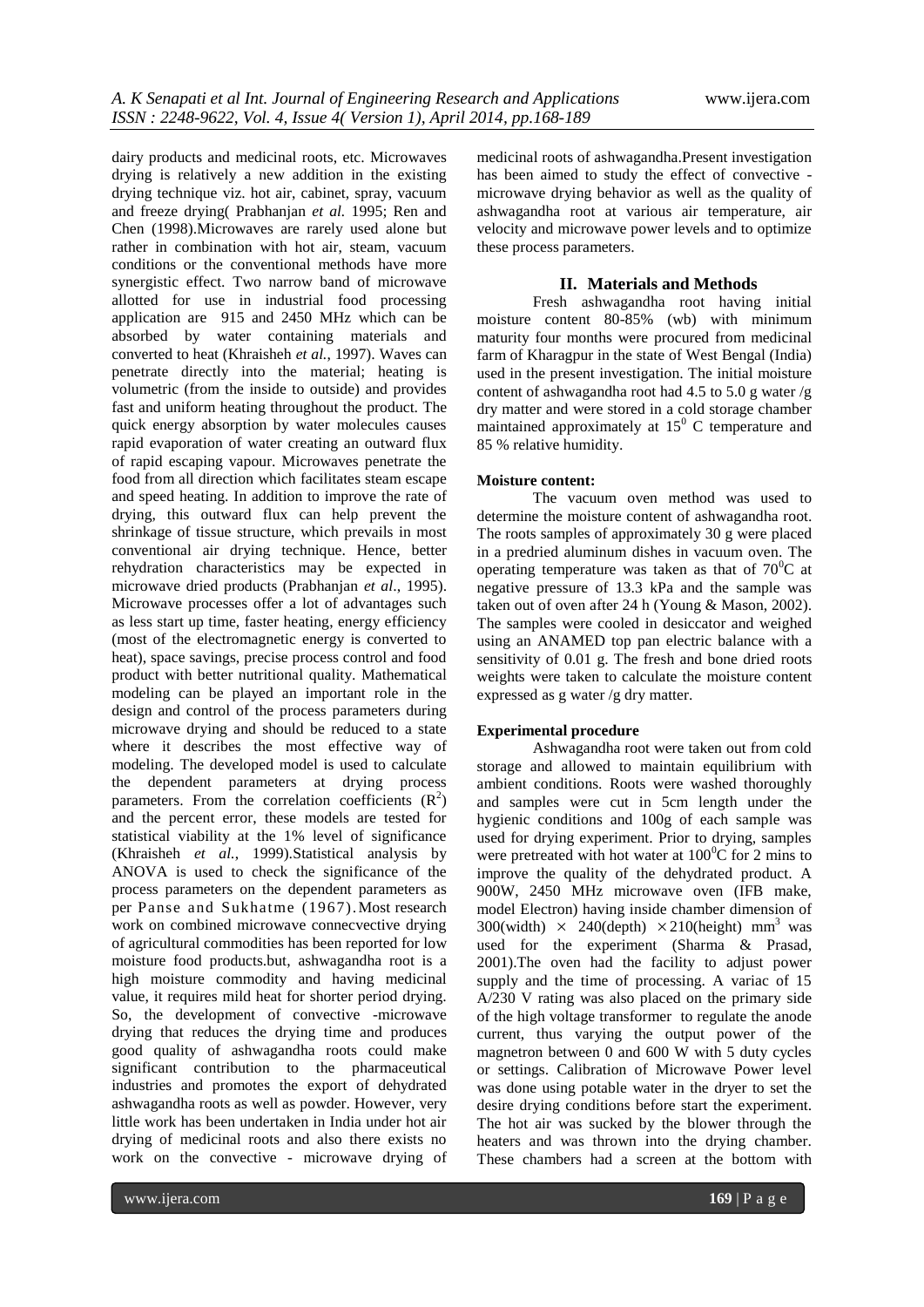approximate 1 mm hole diameter. The temperatures were measured by thermometer. The air velocity was measured by an anemometer (Make: Kanomax, Japan) with a least count 0.1m/s. The convective microwave drying experiments were carried out at different microwave power levels of 2, 4 and 6 W/g, at air velocities of 1.0 and 1.5 m/s and air temperatures of 40, 50 and  $60^{\circ}$  C. The samples were placed inside the microwave cavity. The drying was performed according to the preset power and time schedule. The weight loss of the roots was determined after every 1-5 min until it reached to a moisture content of about 5-6% (db). The samples were allowed to come to room temperature, packed and stored. Three replications were taken for each experiment to get an average values. The sample weight loss during drying was to be co-related with moisture content on dry basis and expressed as kg water/ kg dry matter. The drying data were then analyzed to study the drying behavior of ashwagandha roots. arginy with a teats contour through the convector of the convector of the convector of the convector of the content microwave drying experiments were carried out at different microwave of 40, 50 and 60°C. The samples were Ignal) with a least count  $\Omega$ , the convective-<br> $\frac{1}{N}$  consider the count of the South Channel Channel Channel Channel Channel Channel Channel Channel Channel Channel Channel Channel Channel Channel Channel Channel Cha are origins experiments were carred out at driving conditions, were considerated 1.0 and 1.5 miss and air changes adopting the state<br>twistical consideration of the complete proposary and  $\Delta t$  and  $\Delta t$  and  $\Delta t$  are the

#### **III. Analysis of Drying Data**

The observed drying data i.e., weight loss of the sample with time for each drying run were converted into different parameters such as moisture content (kg water/kg dry matter) and drying rate (kg water/kg dry matter/min) and moisture ratio (MR). The moisture content of the sample was calculated from the weight of the sample measured at different times during the course of drying and was expressed on dry mater basis.

$$
\mathbf{M} = \frac{X_w}{X_f} \tag{1}
$$

Where,  $M =$  moisture content of the sample, kg of water/kg of dry matter

 $X_w$  = weight of moisture in the sample,

 $kg, X_f$  =weight of dry matter in the sample, kg

#### **Modeling of Drying Data**

Models are widely reported in the literature for the purpose of simulation and scale up of the process. The empirical Page's equation (2) has been used to describe the drying process with drying

$$
MR = \frac{M - M_e}{Mo - Me} = \exp(-kt^n) \qquad \dots (2) \qquad \frac{1}{N}
$$

Where,  $MR = \text{moisture ratio} = (M - Me)/(M_0)$ -Me); M =moisture content (kg water/kg dry matter) at time t, Me = equilibrium moisture content ( $kg$ ) water/kg dry matter);  $M_0$  = initial moisture content (kg water/kg dry matter) at time  $= 0$ ; K = drying rate constant  $(min^{-1})$ ; n is the parameter of Page's model; and  $t =$  drying time in min.

#### **Quality evaluation of dehydrated ashwagandha root**

The quality of ashwagandha roots samples dried by convective - microwave drying and sun drying conditions, were evaluated by measuring rehydration ratio, total alkaloids content and colour changes adopting the standard procedure described below.

#### **Colour change:**

Colour is one of the important parameters, which is an indicative of the commercial value of the product. The basic purpose was to get an idea of the comparative change in colour of fresh and dried material. The colour changes of ashwagandha roots were measured before and after drying by using chromameter.The colour values were expressed as L\*(Whiteness/darkness), a\* (redness/greenness) and b\*(yellowness/blueness) and the total colour difference from the fresh ashwagandha root Δ*E*, as defined the following, was used to describe the colour change during drying:

$$
\Delta E = \sqrt{\left\{ L_o^* - L^* \right\}^2 + \left( a_0^* - a^* \right)^2 + \left( b_0^* - b^* \right)^2}
$$
  
---(3)

Subscript "o" refers to the colour reading of fresh Ashwagandha roots, *L*\*, *a*\*and *b*\* indicate brightness, redness and yellowness of dried samples respectively. Fresh Ashwagandha root was used as the reference and larger ΔE denotes: greater colour change from the reference.

#### **Total alkaloid content**

Now the measurement of the contents. direct particle is a content of the state of the measurement of the state of the state of the state of the state of the state of the state of the state of the state of the state of the The standard procedure was adopted to determine the total alkaloids extraction (Govt. of India, 1986) and (Owais et al., 2005).Dragandorf's Reagent was prepared using Solution 1 and Solution 2. Solution 1 was prepared by dissolving 2 g Bismuth oxy Nitrate in 40 ml of water and 10 ml of acetic acid and Solution 2 was prepared by dissolving 2.8 g of Potassium Iodide in 20 ml of water. Equal volumes of Solution 1 and Solution 2 were mixed and 10 ml of the resultant mixture was added to 100 ml of water and 20 ml of acetic acid. Dried ashwagandha root was made powder by using laboratory grinder and accurately 5 g powder was taken. Sample was completely immersed in 90 % alcohol for overnight. Extract was then prepared using soxtherm. Solvent was evaporated at  $60^{\circ}$  C and concentration solution was serially washed with 25, 20, 15 and 10 ml portion of 5% Sulphuric Acid and treated with excess Dragandorf's reagent followed by Acetone (1 ml).The Acetone solution was treated with freshly prepared suspension of 2 g Silver Carbonate. The solution was filtered and the precipitate was washed with Acetone, Alcohol and water in order. After filtration, sufficient Hydrogen Sulphide was passed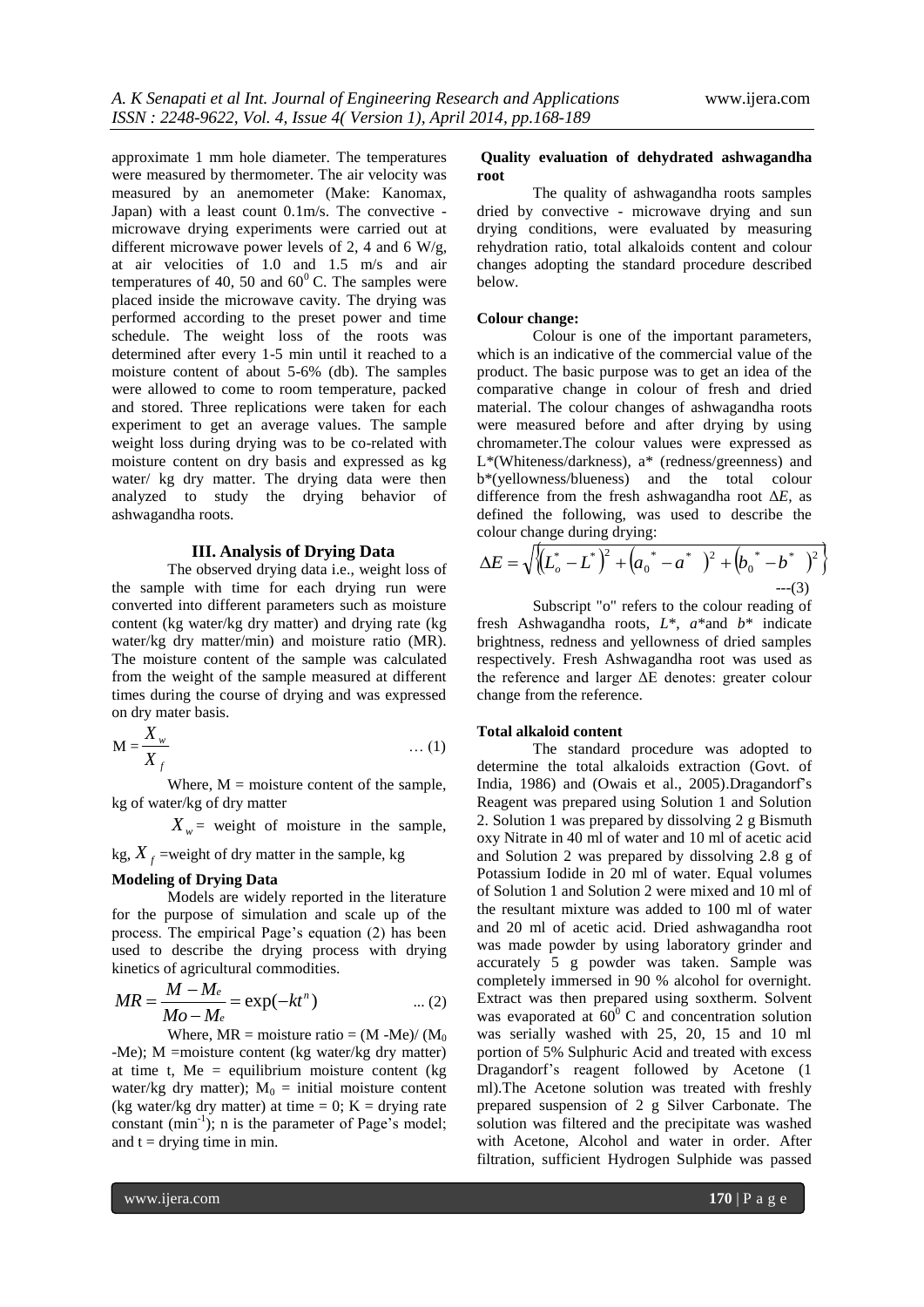and the solution was boiled for 10 minutes; filtered and evaporated under water bath at  $60<sup>0</sup>C$  till constant weight was reached. The alkaloids content was expressed in per cent.

### **Rehydration ratio:**

Rehydration ratio for the dehydrated ashwagandha roots was carried out in triplicate, by immersing of convective -microwave dried as well as sun dried sample in water. The ashwagandha roots obtained after 5 h of rehydration were evaluated for rehydration ratio.Approximetely 5 g dried sample was put in 50 ml distilled water in a 100 ml beaker kept in a hot water bath to maintained water temperature of  $35^{\circ}$  C for 5 h. The water of the beaker was drained and the sample was removed. Surface moisture was wiping it off with a tissue paper and the weight was taken (Sharma & Prasad, 2001, Ranganna, 1986).Rehydrated ashwagandha roots were evaluated using the following formula:

Rehydration ratio (RR) = 
$$
\frac{W_r}{W_d}
$$
............

(4)

 Where, *Wr* =weight of Rehydrated ashwagandha roots, g

 $W_d$  = Weight of the dried roots,

g

Statistical analysis by ANOVA was carried out to find the significant effect of process parameters at 1% level of significance on the quality parameters as per Panse and Sukhatme (1967).

#### **IV. Results and Discussion**

**Effect of process variables on drying time and drying rates for convective - microwave drying:** Total drying times involved to reduce the moisture content in convective - microwave drying of ashwagandha roots from an initial moisture level to a safer level of about 0.06 kg water /kg dry matter, under various drying conditions are presented in different figures. The change in the moisture content of ashwagandha roots with elapsed drying time, at each of the drying temperatures of 40, 50 and 60°C , air velocity of 1.0 m/s and power levels of 2 W/g, drying temperatures of 40, 50 and 60°C , air velocity of 1.5 m/s and power level of 2 W/g , drying temperatures of 40, 50 and 60°C , air velocity of 1.0 m/s and power level of 4 W/g, drying temperatures of 40, 50 and 60°C , air velocity of 1.5 m/s and power level of 4 W/g, drying temperatures of 40, 50 and 60°C , air velocity of 1.0 m/s and power level of 6 W/g, drying temperatures of 40, 50 and 60°C , air velocity of 1.5 m/s and power level of 6 W/g are presented in figure 1,2,3,4,5 and 6 ,respectively. The minimum drying time to reduce the moisture content about 5.06 kg water /kg dry matter to final moisture

0.06 kg water /kg dry matter was found in drying air temperature of 60°C, air velocity of 1.5m/s and power level of 6 W/g (Fig.6) and the maximum drying time was found at air temperature of 40°C,air velocity of 1.0 m/s and power level of 2 W/g (Fig.1).The moisture content decreased exponentially with elapsed drying time under all drying conditions and the drying behaviour was followed the typical trend of the drying curves for food materials earlier reported by many researchers ((Prabhanjan *et al.* 1995; Ren and Chen, 1998; Sharma & Prasad, 2001). The drying rate curves of Ashwagandha roots as a function of drying time at different air temperatures, air velocity and power level i.e. (40, 50 and 60°C , 1.0m/s and 2 W/g), (40, 50 and 60 $^{\circ}$ C, 1.5 m/s and 2 W/g), (40, 50 and 60°C , 1.0m/s ,4 W/g), (40, 50 and 60°C , 1.5 m/s and 4 W/g),(40, 50 and 60°C , 1.0m/s and 6 W/g), (40, 50 and 60 $^{\circ}$ C, 1.5 m/s and 6 W/g) are presented in figure 13,13,14,15,16 and 18, respectively. As the drying air temperature increased at a given power level, the drying curved exhibited a steeper slope for all convective-microwave drying conditions, implying that drying rate decreased with increased in drying air temperature. This resulted substantial decrease in drying time (t) when higher air temperatures were used (Fig.18). Increase in air drying temperature increased the drying rates, thereby reduced the drying time. The total drying time decreased at all drying air temperatures when the air velocity was increased from 1.0m/s to 1.5 m/s. Such a trend has also been reported earlier for carrot (Prabhanjan *et al.* 1995), grapes (Tulasidas *et al.* 1995), the American ginseng roots (Ren and Chen, 1998), banana (Maskan, 2001), kiwi fruits (Maskan, 2001) and garlic(Sharma & Prasad, 2001).

#### **Effect of microwave power level:**

The effect of microwave power levels of 2, 4 and 6 W/g, at air velocity of 1.0 m/s and air temperature of  $40^{\circ}$ C, microwave power levels of 2, 4 and 6 W/g, at air velocity of 1.5 m/s and air temperature of  $40^{\circ}$ C, microwave power levels of 2, 4 and 6 W/g, at air velocity of 1.0 m/s and air temperature of  $50^{\circ}$ C, microwave power levels of 2, 4 and 6 W/g, at air velocity of 1.5 m/s and air temperature of  $50^{\circ}$ C, microwave power levels of 2, 4 and 6 W/g, at air velocity of 1.0 m/s and air temperature of  $60^{\circ}$ C and microwave power levels of 2, 4 and 6 W/g, at air velocity of 1.5 m/s and air temperature of  $60^{\circ}$  C on the drying of ashwagandha roots has shown in the figure i.e. 7,8,9,10,11 and 12,repectively. In all the cases, the drying time reduced with the increase in microwave power level. The increase in power level (PL) increased the temperature of the product, which increased the vapour pressure inside the product resulting for all the set in faster drying. Thus, the drying time was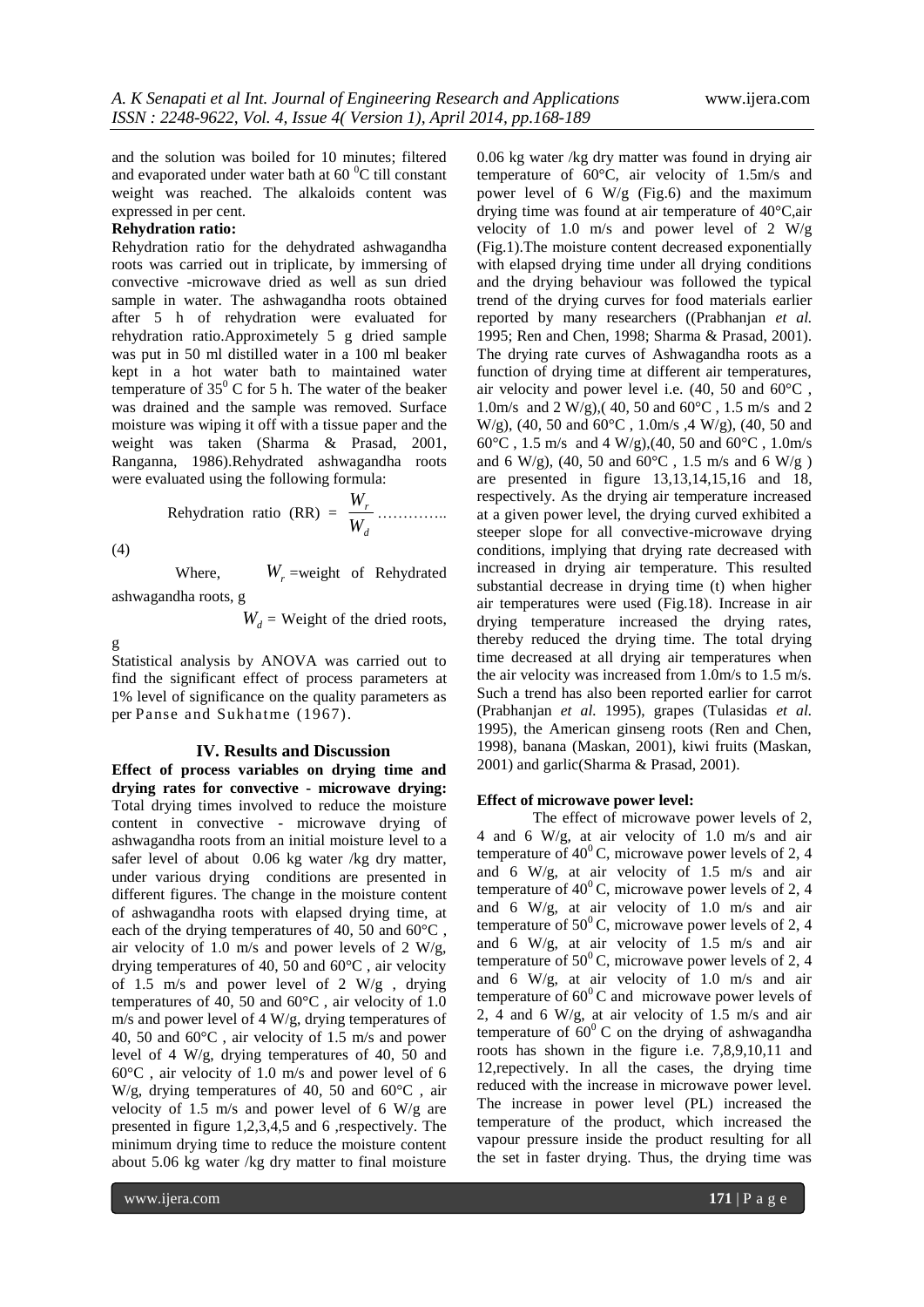reduced of experiments by varying the power levels from 2 W/g to 6 W/g.

#### **Effect of air velocity**:

The figure numbers from 7 to 12 also suggested that the drying air velocity (v) affects the drying time of ashwagandha roots. It is quite clear from these curves that the increase in air velocity reduced the drying time in convective-microwave drying of ashwagandha roots. The drying is attributed to the increase in the heat and mass transfer coefficients at the evaporating surface with the increase in air velocity for a given air temperature. It is evident from figures that at given air temperature and microwave power level, the increase in air velocity increased the drying time.

#### **Modeling Drying Curves:**

The Page model was employed to describe the drying kinetics of ashwagandha root by convective –microwave drying method. Moisture ratio (MR) data for convective- microwave drying of ashwagandha roots was tabulated in Table 1 used to test the applicability of the Page model and the predicted moisture ratio by Page model was shown in figure numbers from 19 to 24. The parameters k and n of Page equation was evaluated by data analysis using excel. The analysis yielded high values of  $\mathbb{R}^2$  $(R<sup>2</sup> > 0.9)$  for convective -microwave drying method which was found to be in good agreement with the previous findings (Maskan, 2000; Sharma & Prasad, 2001). It is evident from the Table 1 that the rate constant 'k' increased with increase in drying air temperature satisfying higher drying rates at higher temperatures as well as the same trend for 'k' was also observed at both the air velocities. It could be expected that at constant air temperature, an increase in the air velocity resulted in higher value of 'k' because of increase in the outside film heat transfer coefficient (Sharma and Prasad, 2001). The drying rate constant was found to increase significantly as the drying time was reduced in convectivemicrowave drying with process parameters.

#### **Optimization of process parameters:**

Quality attributes of ashwagandha roots dried by convective - microwave drying in respect of rehydration ratio and total alkaloids content are presented in Table 2 and quality attributes of ashwagandha roots dried sun drying in respect of rehydration ratio and total alkaloids content are presented in Table 3. The evaluation of colour changes for convective–microwave drying are presented in Table 8 and for sun drying, it is presented in Table 7.The sample of sun dried ashwagandha roots was served as a control for quality evaluation of convective- microwave drying parameters for rehydration ratio, total alkaloids content and colour changes was found 6 W/g of microwave power level, an air velocity of 1.5 m/s and air temperature of  $50^0$  C for convective-microwave drying (Table 2) as compared to sun drying. The microwave power increment from level  $2 \text{ W/g}$  to 6 W/g helped to raise the rehydration ratio for all the experiments due to the increased power level reduced the drying time appreciably to contribute faster drying and hence good rehydration of the final product. The higher rehydration ratio was found in case of convective-microwave dried sample because of less case hardening in microwave heating as compared to sun drying. When the dried sample was put into water, the volume of absorbed water increases with increasing rehydration time, irrespective of the power level, temperatures, air velocities and sizes (Sharma and Prasad, 2001).Statistical analysis by ANOVA (Tables 4 to 6) was adopted to find the significant effect of the process parameters (microwave power level, air temperature and air velocity) on the quality attributes (rehydration ratio and alkaloids content) for convective-microwave drying methods to determine how drying time and quality parameters are related to optimize the process per Panse and Sukhatme (1967).The Design summary of convective microwave drying of ashwagandha roots are presented in Table 4.The model F values on the effect of process parameters on rehydration ratio (Table 5 )and total alkaloids content(Table 6 ) were found significant at 1% level of significance for convective–microwave drying(Table 5 ). The power level, temperature and air velocity are significant model terms when rehydration model was taken into consideration where as the model term power level (W/g) was not found to be significant when total alkaloid content was taken into consideration. The colour changes of convective-microwave drying sample of ashwagandha root was much lighter (higher L\* value) than the sun dried product. The total colour change (∆E) values of ashwagandha root were compared with sun drying and convectivemicrowave drying. Convective-microwave caused little and sun drying caused more colour change among the drying methods.

process. It can be inferred that the most favourable

#### **V. Conclusion**

It is possible to dry ashwagandha roots by combined convective-microwave drying of ashwagandha roots found to be faster than sun drying. The drying data of convective-microwave drying conditions was best fitted by Page model. The effect of process parameters on rehydration ratio and total alkaloids content was found significant at 1% level of significance in convective-microwave drying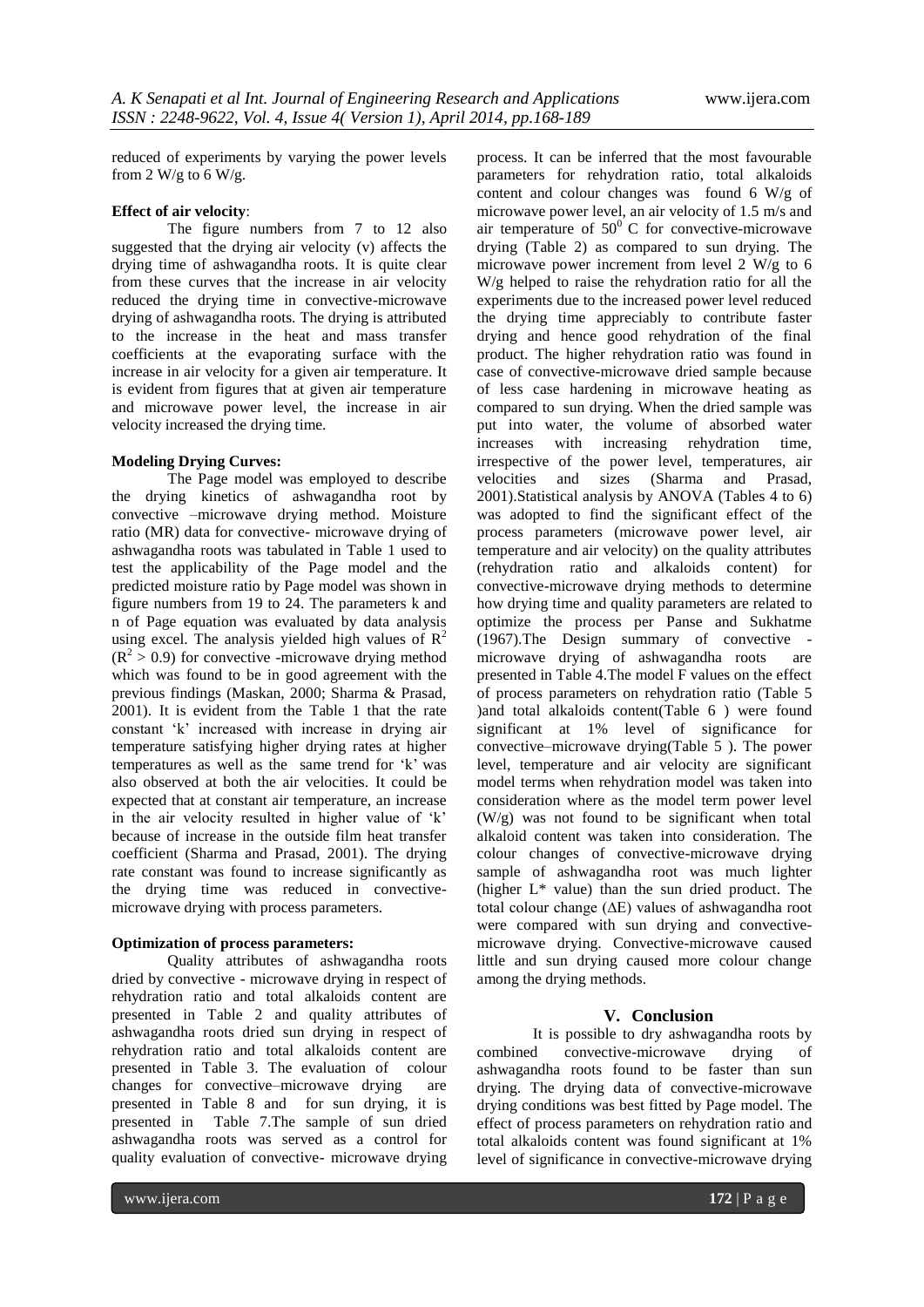method. In convective-microwave drying, the optimum conditions for good colour and rehydration ratio and total alkaloids content were power level of 6 W/g, velocity of 1.5 m/s and air temperature of 50° C. Extraction of total alkaloids from Ashwagandha roots was maximum in case of convective-microwave drying (1.94%) followed by and sun-drying ( 1 .54 %).

### **References**

- [1] Baraiya, B. R., Tiwari, G. and Sonakia, V. K. (2004). Alkaloid concentration in different parts of growing crop of Ashwagandha *(Withania somtrifera)* at different growth intervals. *Department of Plant Physiology, JNKVV, Jabalpur- 48.*
- [2] Govt. of India, (1986). The Ayurvedic Pharmacopoeia of India. Published by Ministry of Health and Family Welfare, *Dept. of Indian Systems of Medicine and Homoeopathy*. 1, 15-16.
- [3] Khraisheh, M. A. M., McMinn, W. A. M., and Magee, T. R. A. (1999). A multiple regression approach to the combine microwave and air drying process. *Journal of Food Engineering*, 43, 243-250.
- [4] Maskan, M. (2000). Microwave/air and Microwave finish drying of Banana. *Journal of Food Engineering.* 44 (2000), 71 -75.
- [5] Maskan, M. (2001). Kinetics of colour changes of kiwi fruits during hot air and microwave drying. *Journal of Food Engineering* 48(2), 169-175.
- [6] Maskan, M. (2001). Drying, shrinkage and rehydration characteristics of kiwifruit during hot air and microwave drying. *Journal of Food Engineering* 48, 177-182.
- [7] Panse, V. G. and Sukhatme, P. V. (1967). Statistical methods for agricultural workers, ICAR Pub., New Delhi, 369.
- [8] Prasad, L., Malhotra, C.L. (1986). *Indian Journal of Physiology and Pharmacology*. 12, 175.
- [9] Owais, M., Sharad, K.S. and Shehbaz, A. (2005). Antibacterial efficacy of Withania somnifera (Ashwagandha) an indigenous medicinal plant against experimental murine salmonellosis. Phytomedicine. 12, 229-235.
- [10] Prabhanjan, D. G., Ramaswamy, H. S. and Raghavan, G.S.V. (1995). Microwaveassisted Convective Air Drying of Thin Layer carrots. *Journal of Food Engineering*. 25, 283-293.
- [11] Ren, G. and Chen, F. (1998). Drying of American Ginseng *(Panax quinquefoZium)*  Roots by Microwave-Hot Air Combination. *Journal of Food Engineering*. 35, 433-443.
- [12] Sharma, G.P. and Prasad, S. (2001) Drying of garlic *(Allium sativum)* cloves by microwave-hot air combination*. Journal of Food Engineering*. 50, 99-105.
- [13] Tulsidas, T.N., Raghavan, G. S.V. and Mujundar. A. S. (1995). Microwave dfying of grapes in a single mode cavity at 2450 MHz-I: Drying kinetics*. Drying Technology*. 13 (8 & 9), 1949-1971.
- [14] Young, G. and Mason, R. (2002). Evaluation of various pre-treatments for the dehydration of banana and selection of suitable drying models. *Journal of Food Engineering* 55 (2), pp. 139-146.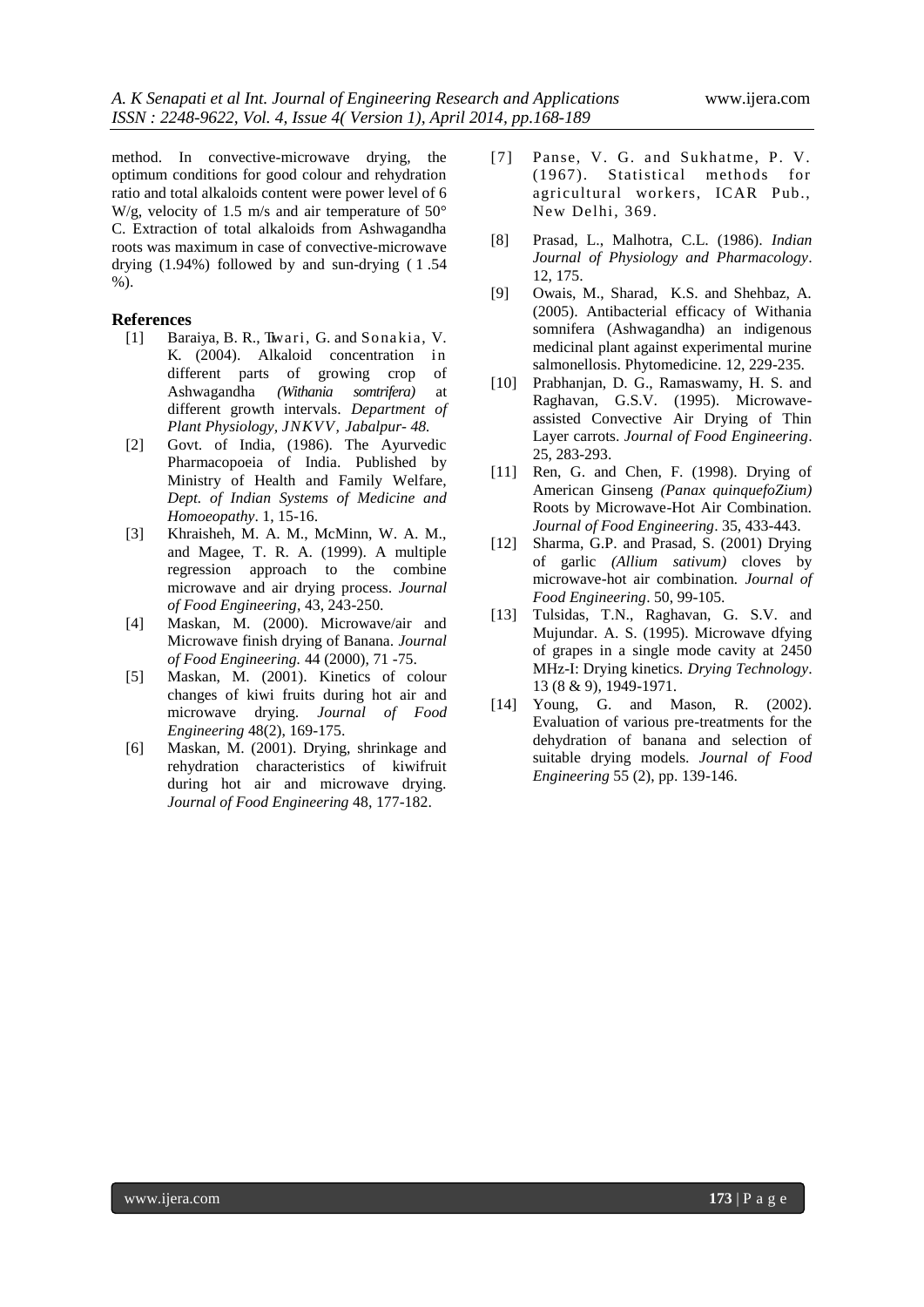

. Fig.1: Moisture content vs. drying time curve of ashwagandha roots at various air temperatures under convective-microwave drying condition at air velocity 1.0 m/s and 2 W/g power level



Fig.2: Moisture content vs. drying time curve of ashwagandha roots at various air temperatures under convective-microwave drying condition at air velocity 1.5 m/s and 2 W/g power level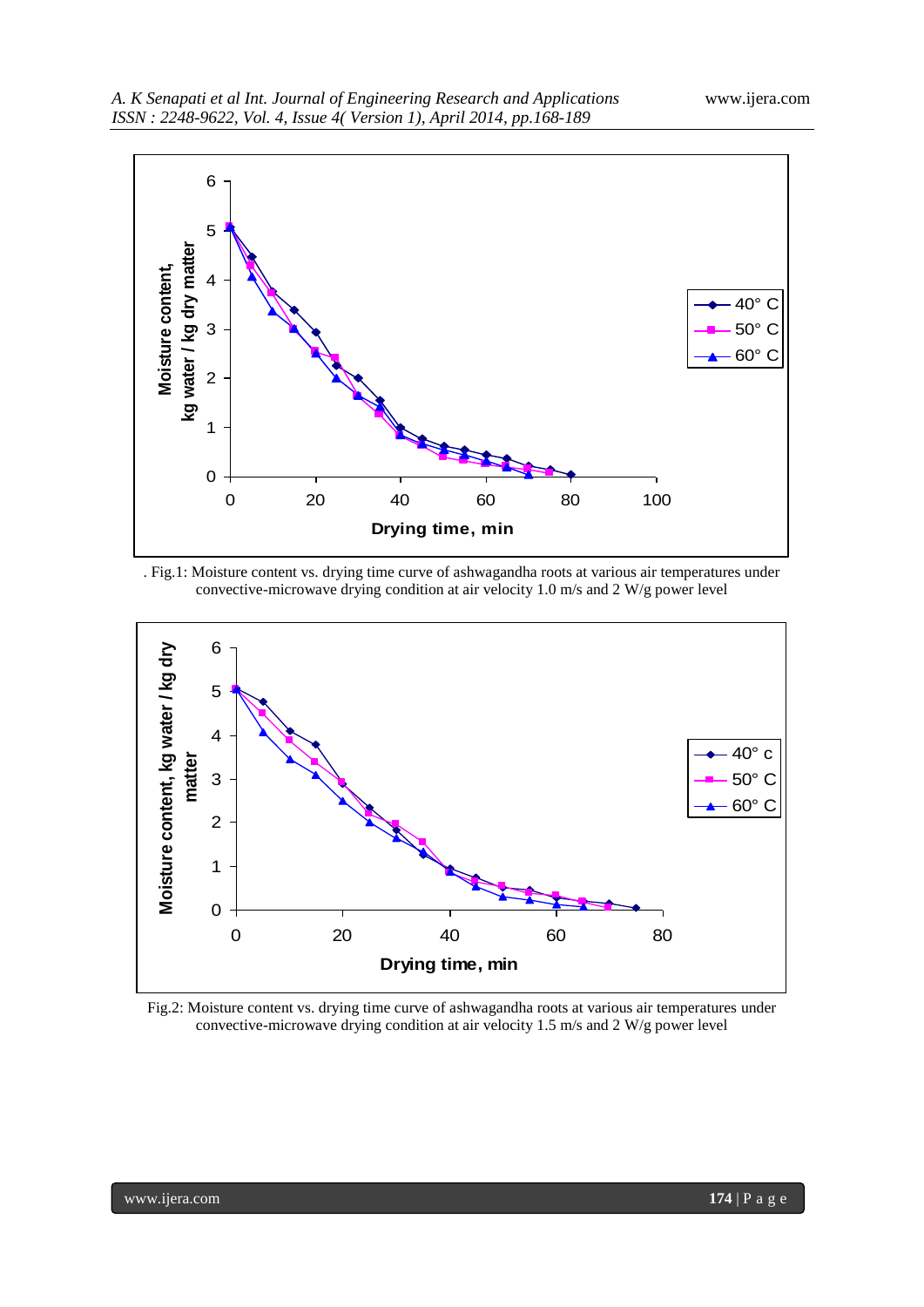





Fig.4: Moisture content vs. drying time curve of ashwagandha roots at various air temperatures under convective-microwave drying condition at air velocity 1.5 m/s and 4 W/g power level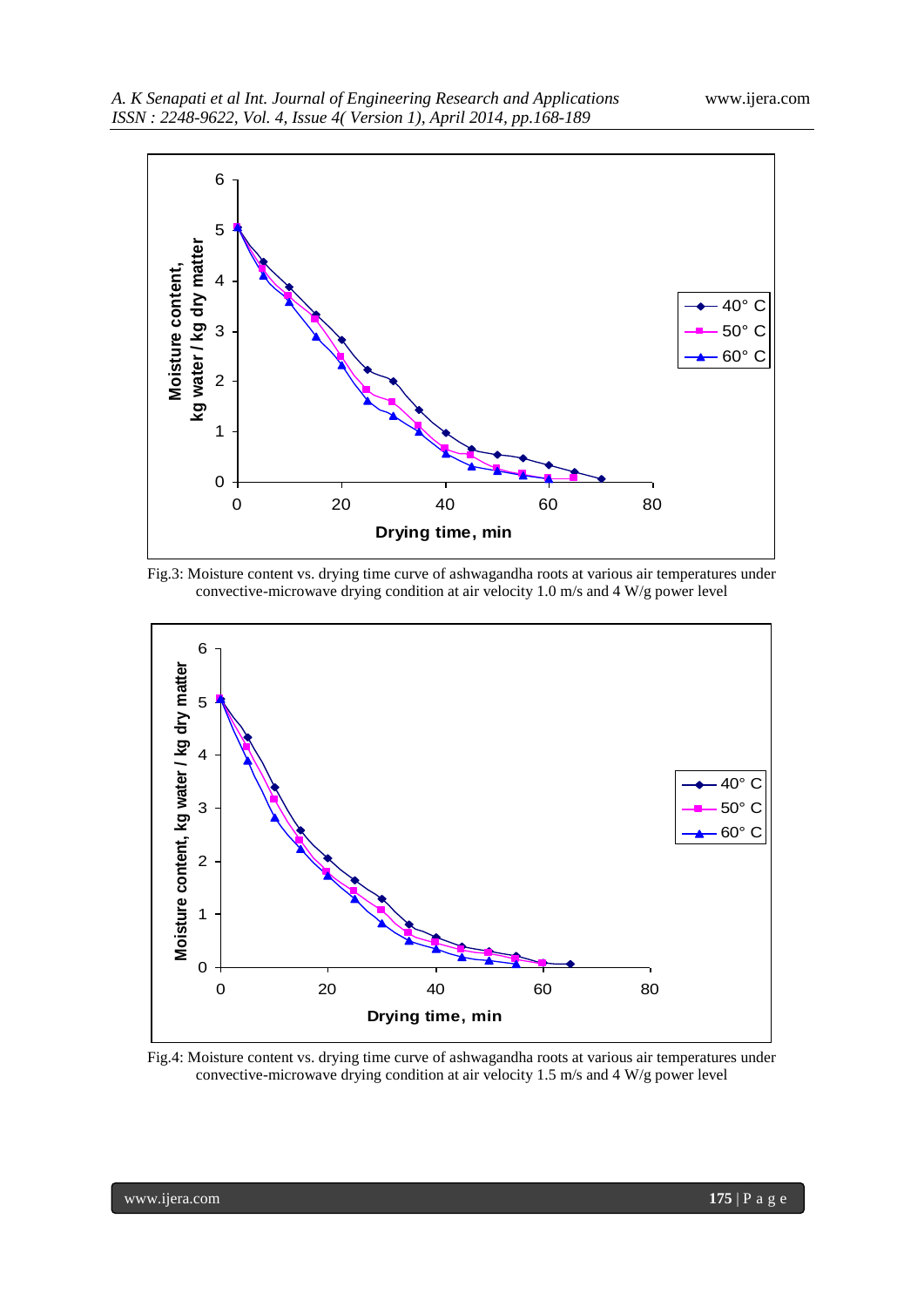

Fig.5: Moisture content vs. drying time curve of ashwagandha roots at various air temperatures under convective-microwave drying condition at air velocity 1.0 m/s and 6 W/g power level



Fig.6: Moisture content vs. drying time curve of Ashwagandha roots at various air temperatures under convective-microwave drying condition at air velocity 1.5 m/s and 6 W/g power level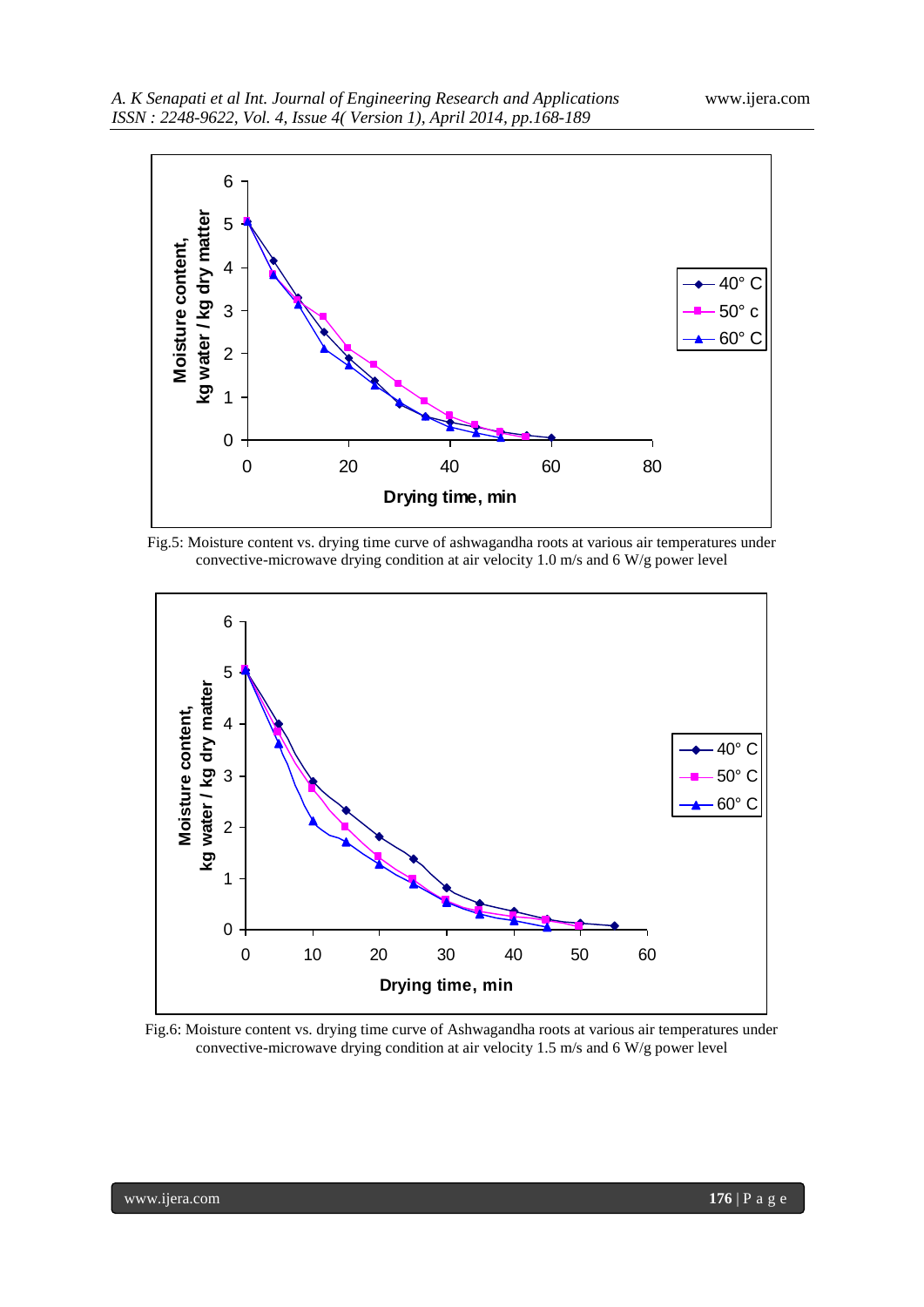

Fig.7: Moisture content vs. drying time curve of Ashwagandha roots at  $40^{\circ}$ C air temperature and 1.0 m/s air velocity at various power levels by convective-microwave drying



Fig.8: Moisture content vs. drying time curve of ashwagandha roots at  $40^{\circ}$ C air temperature and 1.5 m/s air velocity at various power levels by convective-microwave drying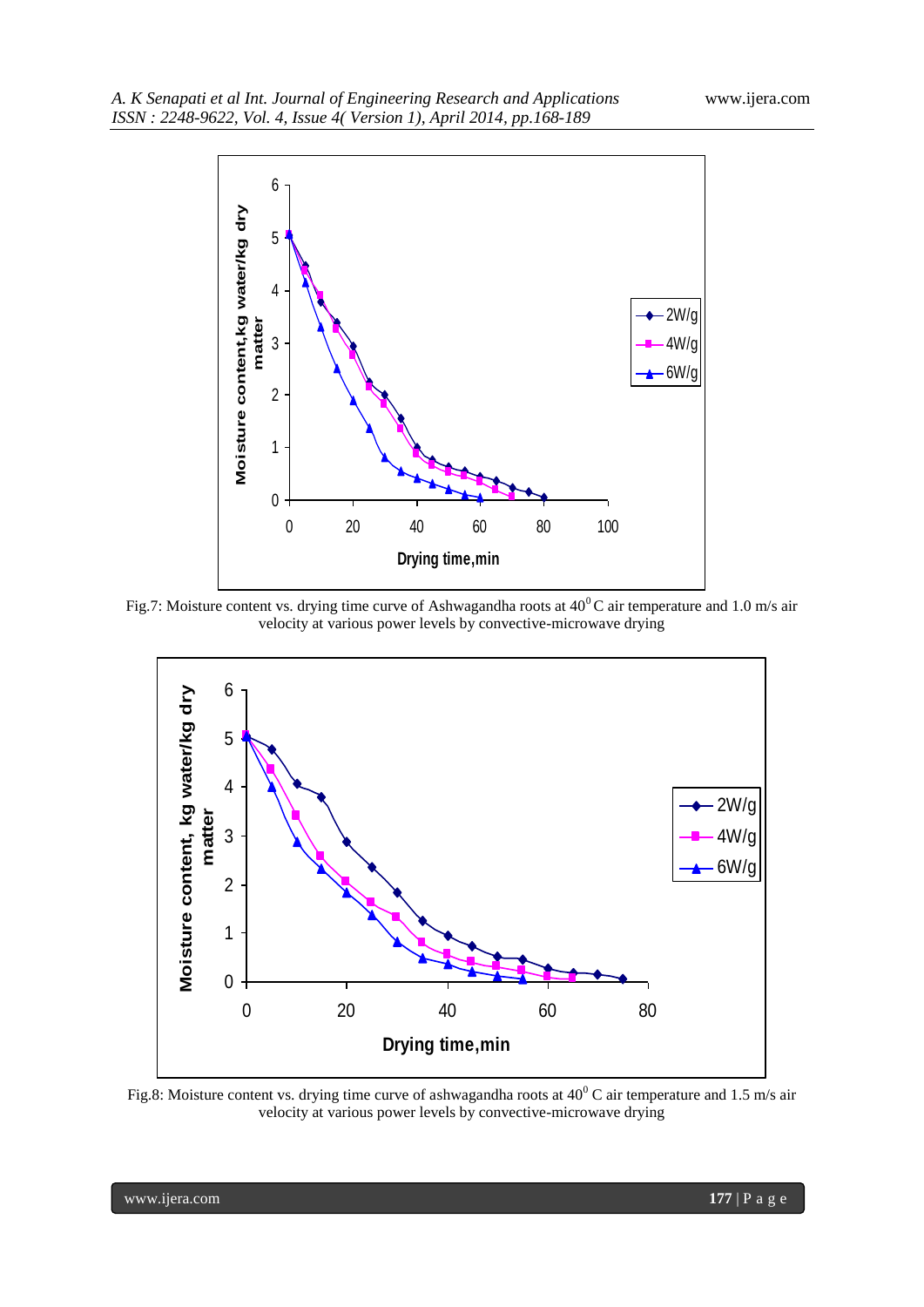

Fig.9: Moisture content vs. drying time curve of ashwagandha roots at  $50^{\circ}$ C air temperature and 1.0 m/s air velocity at various power levels by convective-microwave drying



Fig.10: Moisture content vs. drying time curve of ashwagandha roots at  $50^0$  C air temperature and 1.5 m/s air velocity at various power levels by convective-microwave drying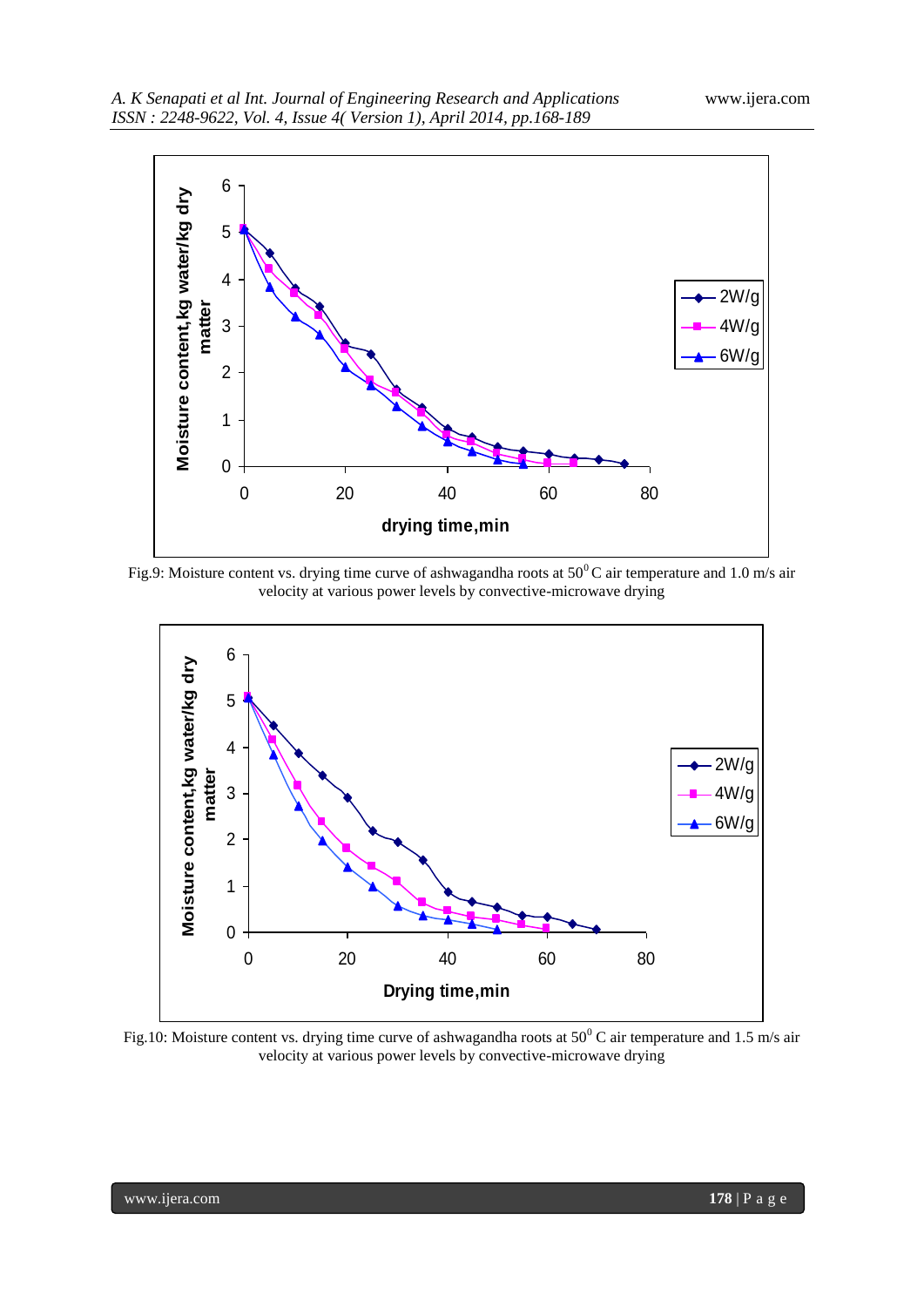

Fig.11: Moisture content vs. drying time curve of ashwagandha roots at  $60^{\circ}$ C air temperature and 1.0 m/s air velocity at various power levels by convective-microwave drying



Fig.12: Moisture content vs. drying time curve of Ashwagandha roots at  $60^{\circ}$ C air temperature and 1.5 m/s air velocity at various power levels by convective-microwave drying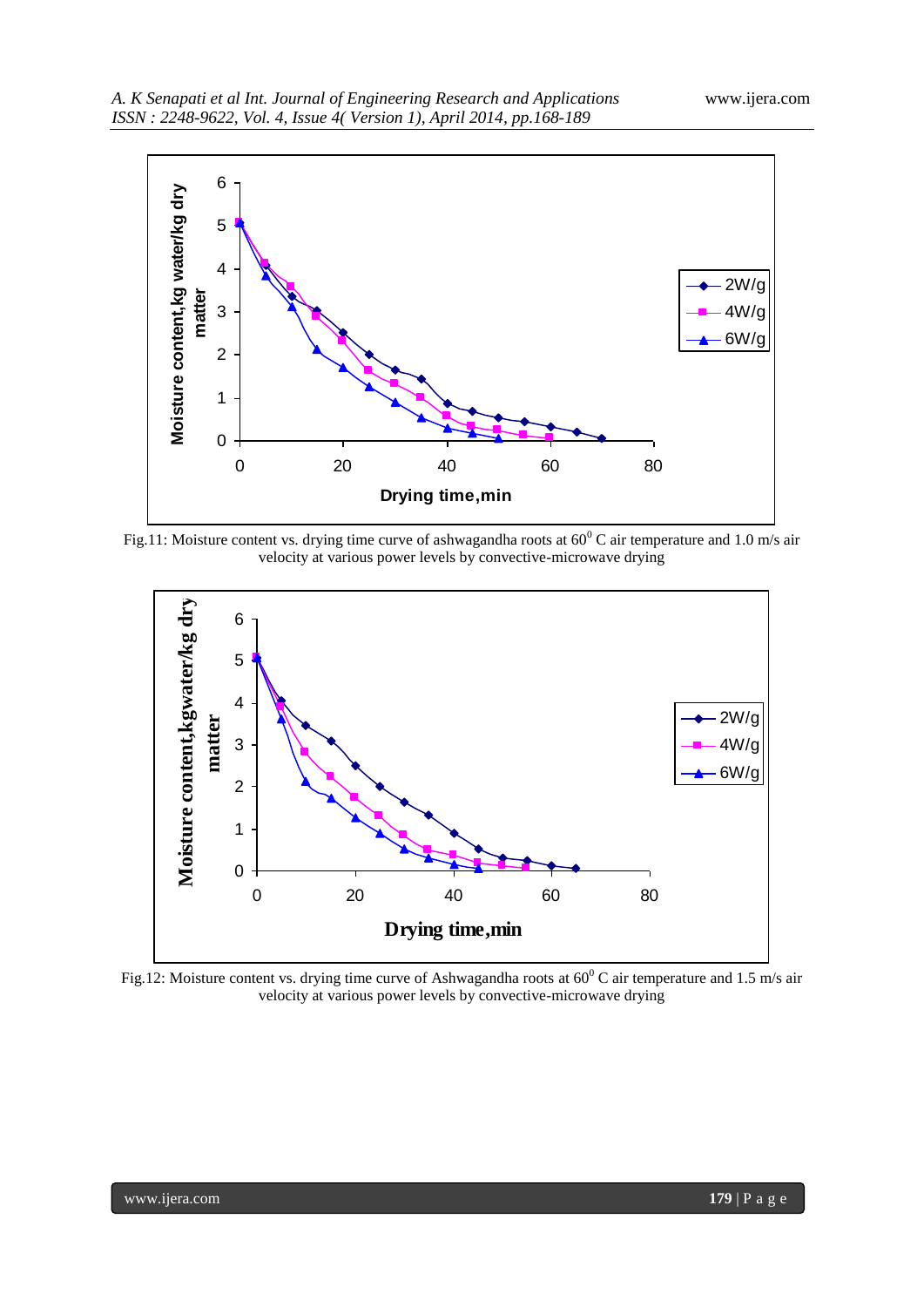

Fig.13: Drying Rate vs. drying time curve of ashwagandha roots at various air temperatures under convectivemicrowave drying condition at air velocity 1.0 m/s and 2 W/g power level



Fig.14: Drying Rate vs. drying time curve of ashwagandha roots at various air temperatures under convectivemicrowave drying condition at air velocity 1.5 m/s and 2 W/g power level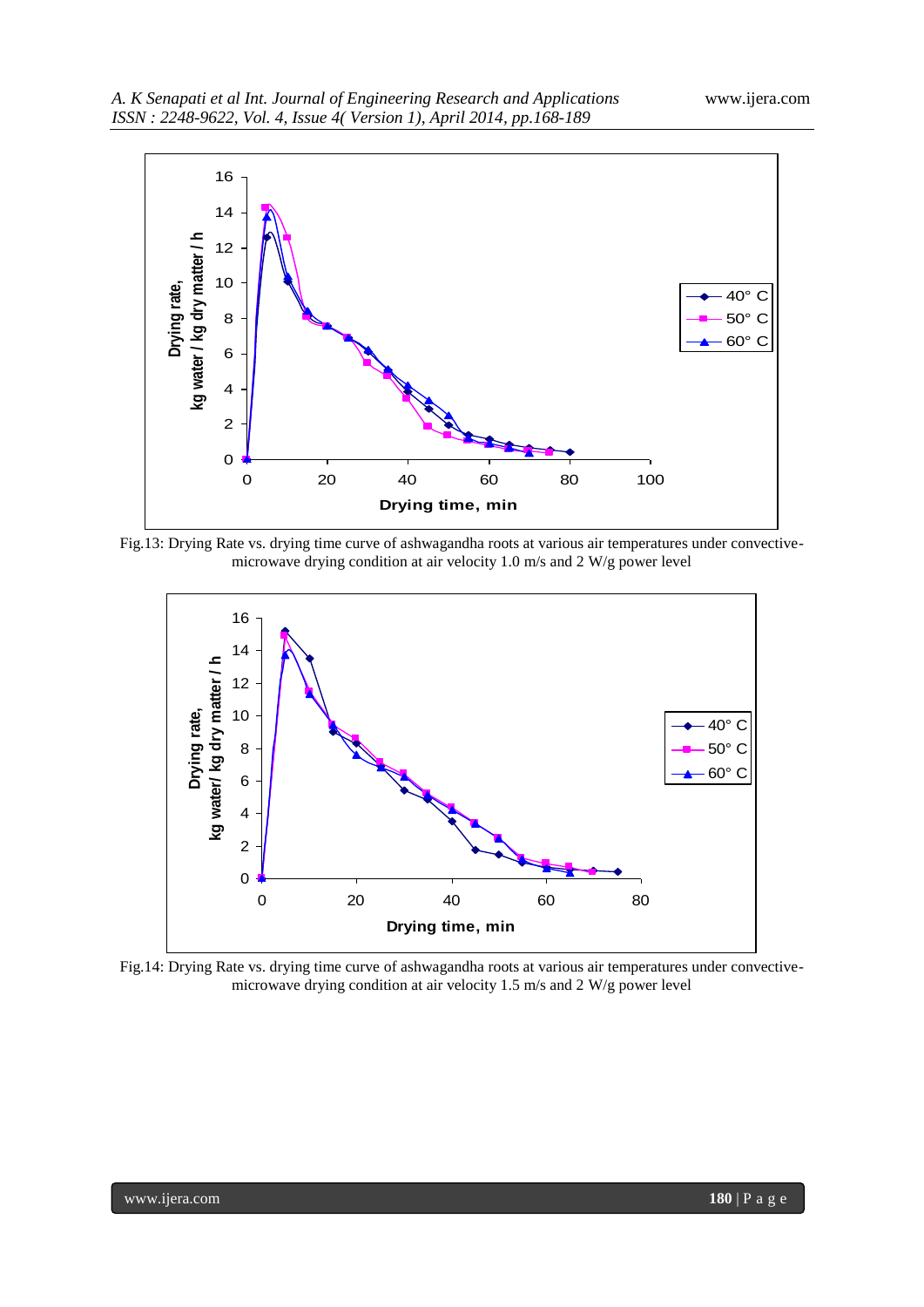

Fig.15: Drying Rate vs. drying time curve of ashwagandha roots at various air temperatures under convectivemicrowave drying condition at air velocity 1.0 m/s and 4 W/g power level



Fig.16: Drying Rate vs. drying time curve of ashwagandha roots at various air temperatures under convectivemicrowave drying condition at air velocity 1.5 m/s and 4 W/g power level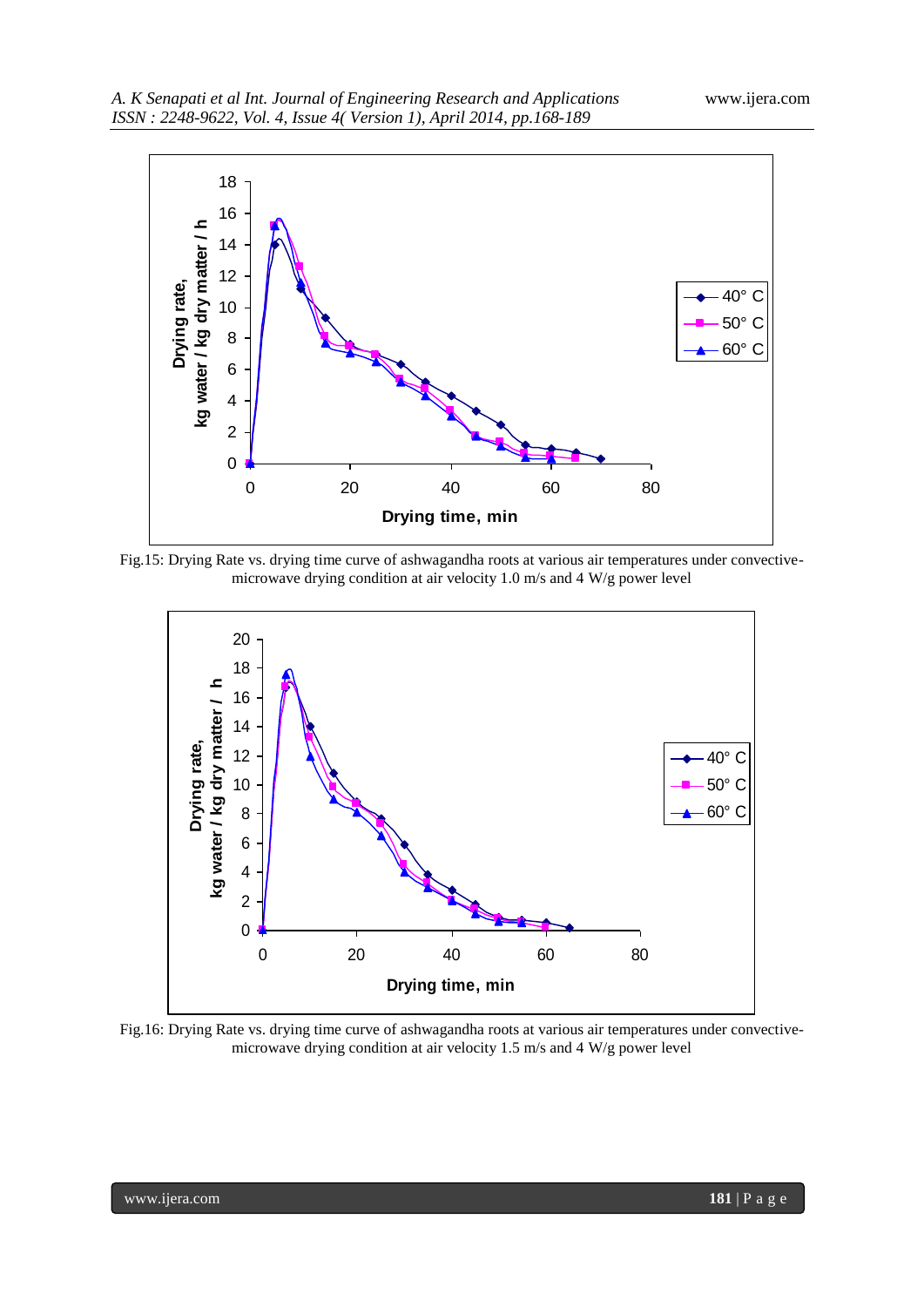

Fig.17: Drying Rate vs. drying time curve of ashwagandha roots at various air temperatures under convectivemicrowave drying condition at air velocity 1.0 m/s and 6 W/g power level



Fig.18: Drying rate vs. drying time curve of ashwagandha roots at various air temperatures under convectivemicrowave drying condition at air velocity 1.5 m/s and 6 W/g power level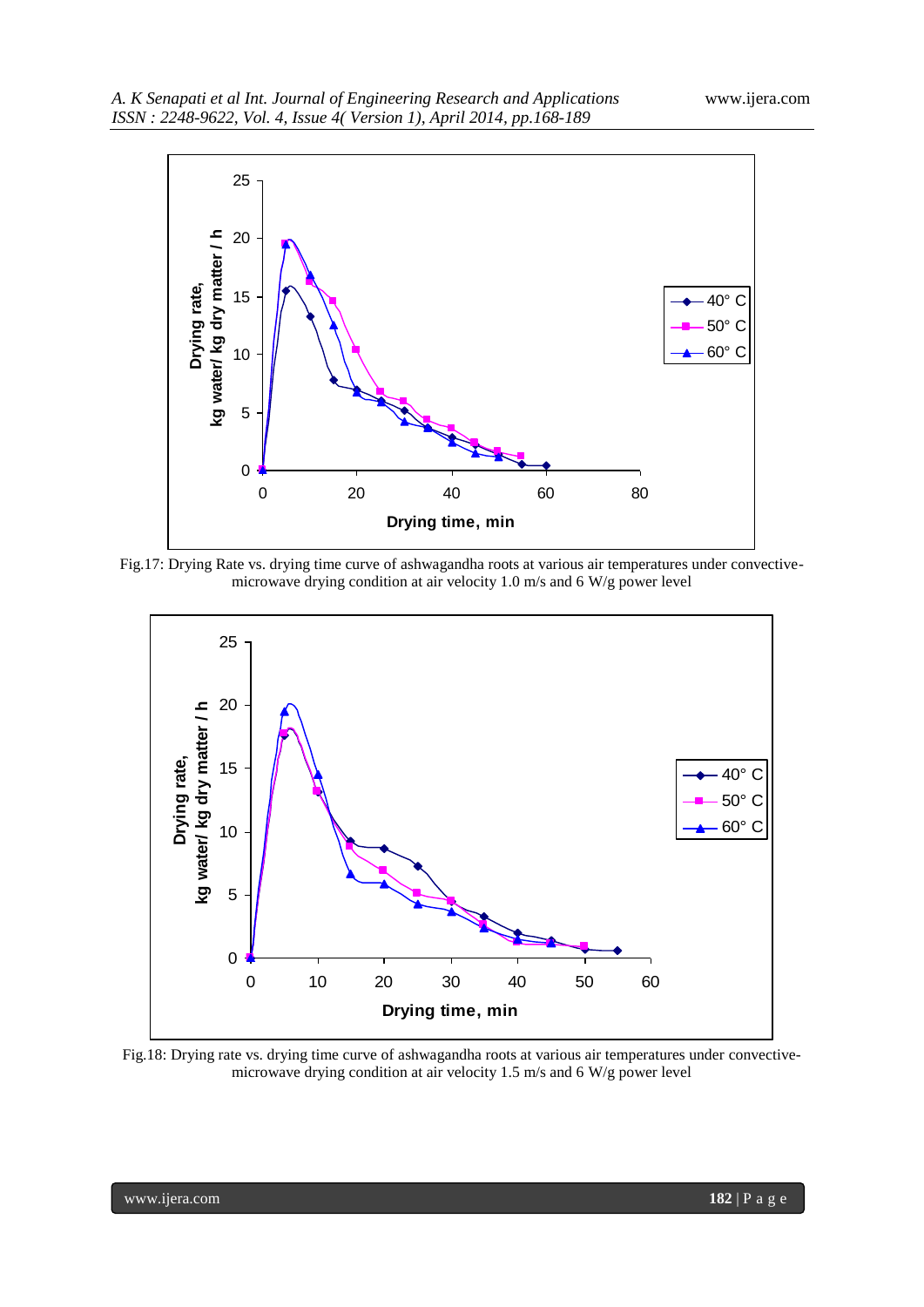

Fig.19: Moisture Ratio vs. drying time curve for ashwagandha roots at various air temperatures under convective-microwave drying condition at air velocity 1.0 m/s and 2 W/g power level



Fig.20: Moisture Ratio vs. drying time curve for ashwagandha roots at various air temperatures under convective-microwave drying condition at air velocity 1.5 m/s and 2 W/g power level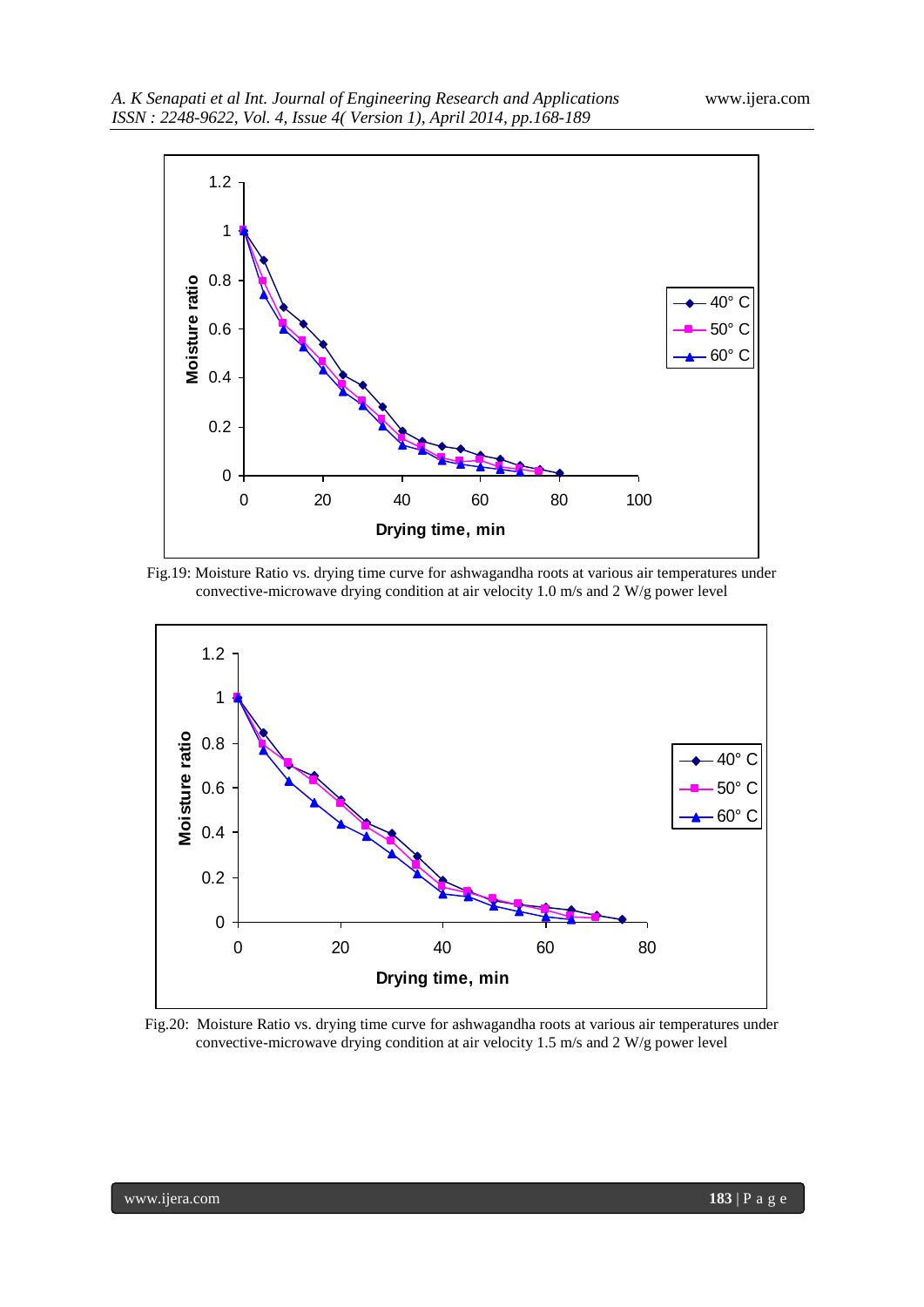

Fig.21: Moisture Ratio vs. drying time curve for ashwagandha roots at various air temperatures under convective-microwave drying condition at air velocity 1.0 m/s and 4 W/g power level



Fig.22: Moisture Ratio vs. drying time curve for ashwagandha roots at various air temperatures under convective-microwave drying condition at air velocity 1.5 m/s and 4 W/g power level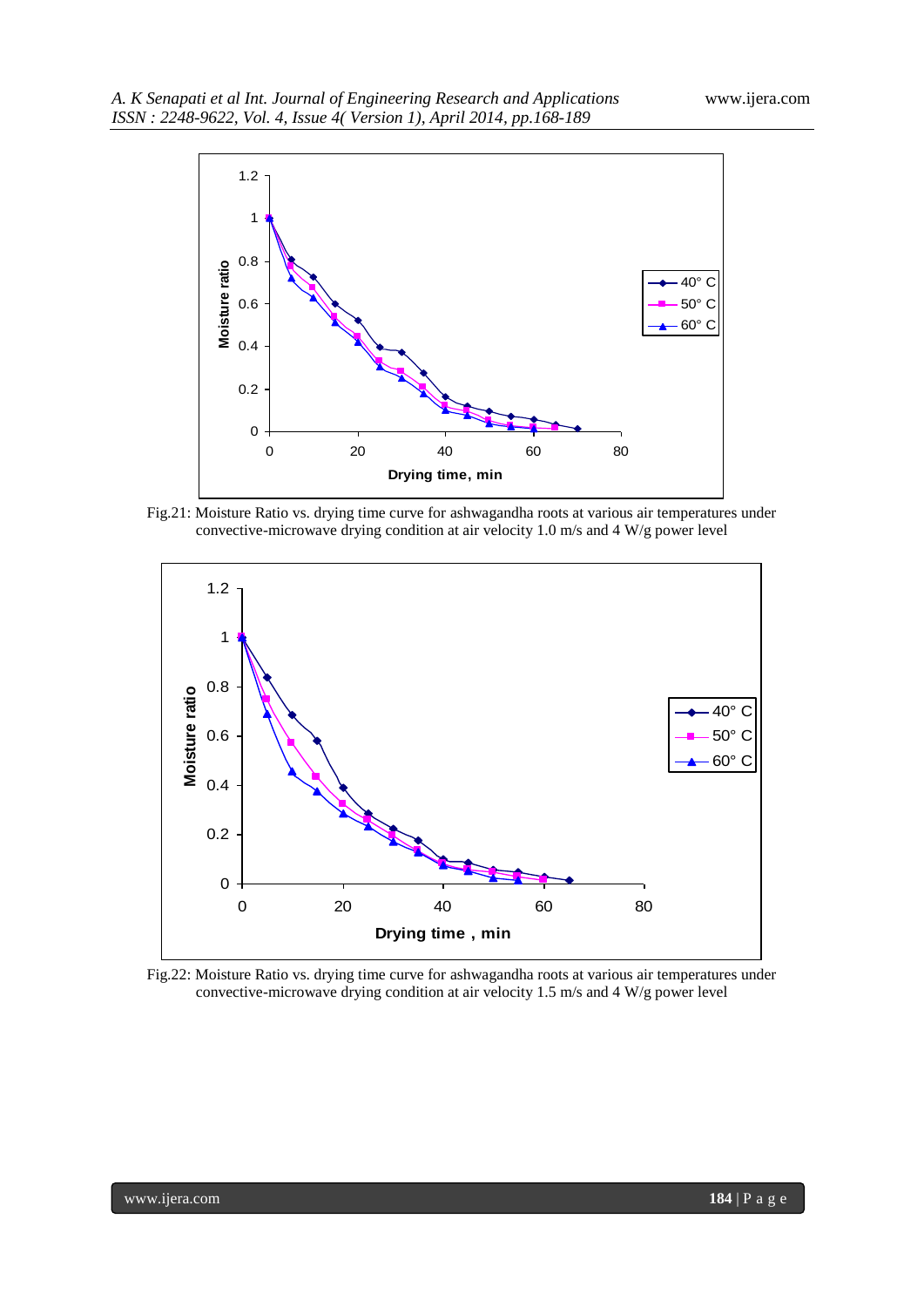

Fig.23: Moisture Ratio vs. drying time curve for ashwagandha roots at various air temperatures under convective-microwave drying condition at air velocity 1.0 m/s and 6 W/g power level



Fig.24: Moisture Ratio vs. drying time curve for ashwagandha roots at various air temperatures under convective-microwave drying condition at air velocity 1.5 m/s and 6 W/g power level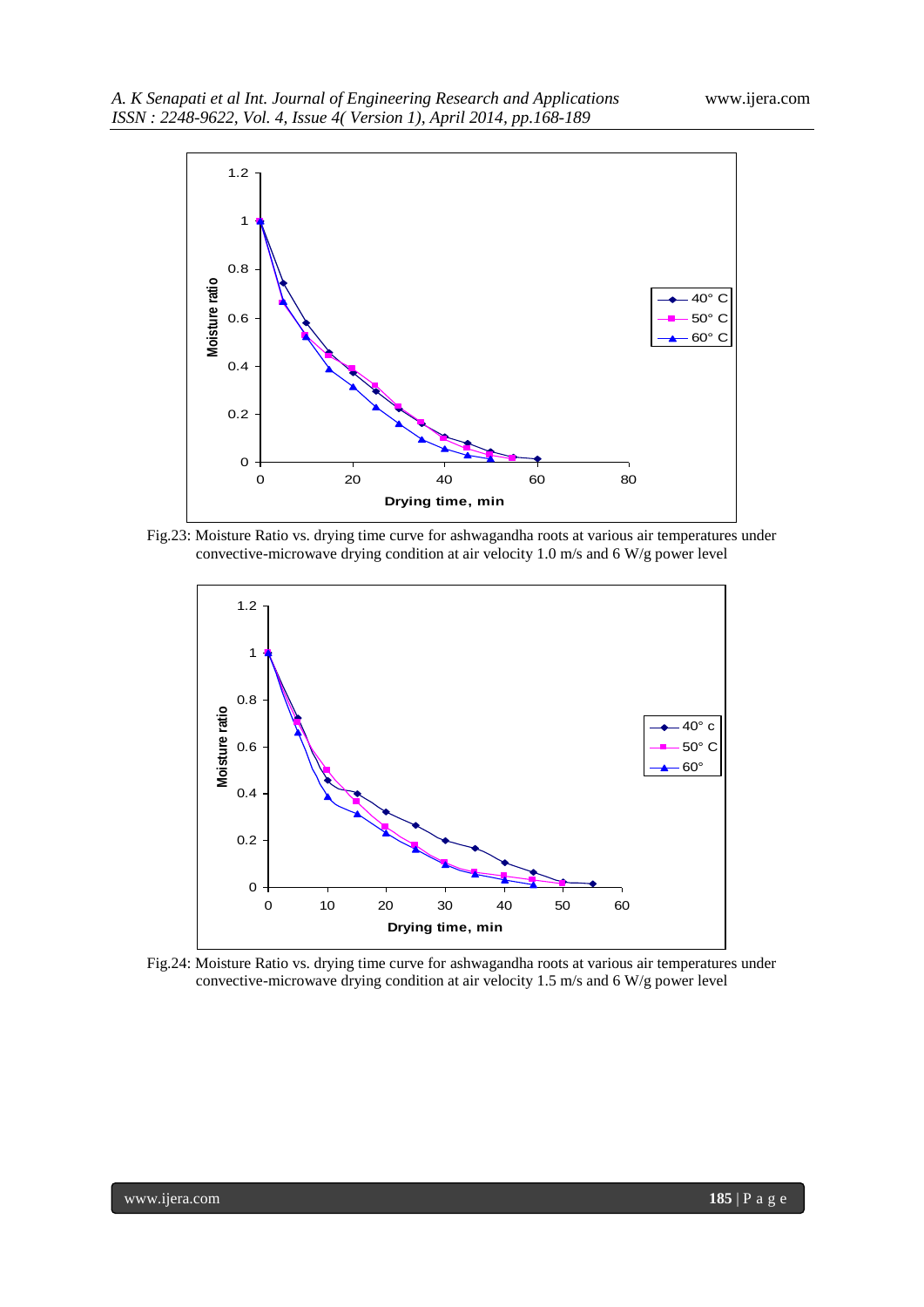| Table 1 I alameters of I age model for Convective - interowave drying of ashwagandia roots<br><b>Drying process parameters</b> |               |                    |                        |             |             |  |  |  |  |
|--------------------------------------------------------------------------------------------------------------------------------|---------------|--------------------|------------------------|-------------|-------------|--|--|--|--|
| Power level (W/g)                                                                                                              | Temp. $(^0C)$ | Air velocity (m/s) | $k \text{ (min}^{-1})$ | $\mathbf n$ | ${\bf R}^2$ |  |  |  |  |
| $\overline{2}$                                                                                                                 | 40            | $\mathbf 1$        | 0.065                  | 1.102       | 0.996       |  |  |  |  |
| $\sqrt{2}$                                                                                                                     | 40            | 1.5                | 0.051                  | 1.157       | 0.993       |  |  |  |  |
| $\overline{2}$                                                                                                                 | 50            | $\mathbf{1}$       | 0.024                  | 1.283       | 0.98        |  |  |  |  |
| $\overline{2}$                                                                                                                 | 50            | 1.5                | 0.018                  | 1.344       | 0.983       |  |  |  |  |
| $\overline{2}$                                                                                                                 | 60            | $1\,$              | 0.064                  | 1.184       | 0.99        |  |  |  |  |
| $\overline{2}$                                                                                                                 | 60            | 1.5                | 0.053                  | 1.263       | 0.996       |  |  |  |  |
| $\overline{4}$                                                                                                                 | 40            | $\mathbf{1}$       | 0.03                   | 1.312       | 0.996       |  |  |  |  |
| $\overline{4}$                                                                                                                 | 40            | 1.5                | 0.021                  | 1.382       | 0.987       |  |  |  |  |
| $\overline{4}$                                                                                                                 | 50            | $\mathbf 1$        | 0.064                  | $1.2\,$     | 0.986       |  |  |  |  |
| $\overline{4}$                                                                                                                 | 50            | 1.5                | 0.058                  | 1.256       | 0.994       |  |  |  |  |
| $\overline{4}$                                                                                                                 | 60            | $\mathbf{1}$       | 0.061                  | 1.228       | 0.995       |  |  |  |  |
| $\overline{4}$                                                                                                                 | 60            | 1.5                | 0.054                  | 1.261       | 0.995       |  |  |  |  |
| 6                                                                                                                              | 40            | $\mathbf{1}$       | 0.063                  | 1.264       | 0.994       |  |  |  |  |
| 6                                                                                                                              | 40            | 1.5                | 0.058                  | 1.243       | 0.993       |  |  |  |  |
| $6\,$                                                                                                                          | 50            | $\,1\,$            | 0.052                  | 1.258       | 0.993       |  |  |  |  |
| $6\,$                                                                                                                          | 50            | 1.5                | 0.065                  | 1.263       | 0.997       |  |  |  |  |
| $6\,$                                                                                                                          | 60            | $1\,$              | 0.059                  | 1.261       | 0.991       |  |  |  |  |
| $\sqrt{6}$                                                                                                                     | 60            | $1.5\,$            | 0.066                  | 1.264       | 0.997       |  |  |  |  |

Table 1 Parameters of Page model for Convective - microwave drying of ashwagandha roots

Table 2 Rehydration ratios and total alkaloids content of ashwagandha roots dried by convective - microwave drying method

| Sl.No.         | <b>Drying process parameters</b> |                     | <b>Quality attribute</b> |                          |                                              |  |  |
|----------------|----------------------------------|---------------------|--------------------------|--------------------------|----------------------------------------------|--|--|
|                | level<br><b>Power</b><br>(W/g)   | Temp. $(^{\circ}C)$ | Air velocity (m/s)       | <b>Rehydration ratio</b> | alkaloids<br><b>Total</b><br>content $(\% )$ |  |  |
|                | $\overline{2}$                   | 40                  |                          | 4.03                     | 1.812                                        |  |  |
| $\mathfrak{D}$ | $\overline{2}$                   | 40                  | 1.5                      | 4.05                     | 1.832                                        |  |  |
| 3              | $\overline{2}$                   | 50                  |                          | 4.01                     | 1.821                                        |  |  |
| 4              | 2                                | 50                  | 1.5                      | 4.08                     | 1.796                                        |  |  |
| 5              | $\mathfrak{D}$                   | 60                  |                          | 4.10                     | 1.801                                        |  |  |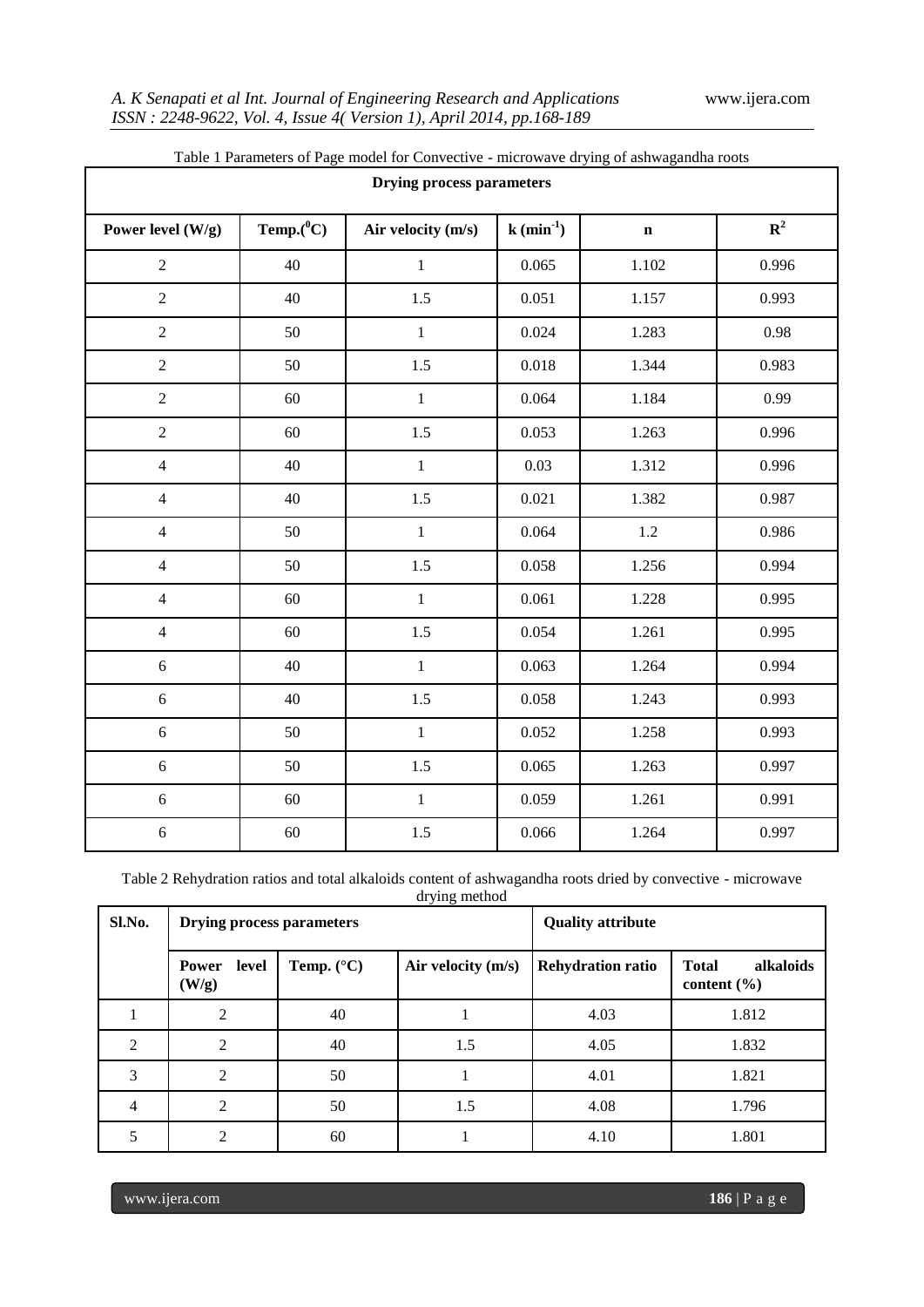|  | A. K Senapati et al Int. Journal of Engineering Research and Applications |  |
|--|---------------------------------------------------------------------------|--|
|  | ISSN: 2248-9622, Vol. 4, Issue 4(Version 1), April 2014, pp.168-189       |  |

*A. K Senapati et al Int. Journal of Engineering Research and Applications* www.ijera.com

| 6      | $\overline{2}$ | 60 | 1.5          | 4.09 | 1.901 |
|--------|----------------|----|--------------|------|-------|
| $\tau$ | $\overline{4}$ | 40 | $\mathbf{1}$ | 4.10 | 1.842 |
| $8\,$  | $\overline{4}$ | 40 | 1.5          | 4.11 | 1.812 |
| 9      | $\overline{4}$ | 50 | $\mathbf{1}$ | 4.12 | 1.861 |
| 10     | $\overline{4}$ | 50 | 1.5          | 4.12 | 1.927 |
| 11     | $\overline{4}$ | 60 | $\mathbf{1}$ | 4.12 | 1.921 |
| 12     | $\overline{4}$ | 60 | $1.5$        | 4.13 | 1.882 |
| 13     | 6              | 40 | $\mathbf{1}$ | 4.11 | 1.921 |
| 14     | 6              | 50 | 1.5          | 4.16 | 1.941 |
| 15     | $\sqrt{6}$     | 60 | $\,1$        | 4.12 | 1.901 |
| 16     | 6              | 40 | $1.5$        | 4.13 | 1.882 |
| 17     | $6\,$          | 50 | $\mathbf{1}$ | 4.14 | 1.915 |
| 18     | $\sqrt{6}$     | 60 | 1.5          | 4.13 | 1.892 |

Table 3 Rehydration ratio and Total alkaloidds content of ashwagandha roots dried by sun drying method

|                | <b>Quality attributes</b> |                             |  |  |  |  |  |  |
|----------------|---------------------------|-----------------------------|--|--|--|--|--|--|
| Sr. No.        | Rehydration ratio         | Total alkaloids content (%) |  |  |  |  |  |  |
| $\mathbf{1}$   | 2.77                      | 1.60                        |  |  |  |  |  |  |
| $\sqrt{2}$     | 2.78                      | 1.54                        |  |  |  |  |  |  |
| $\mathfrak{Z}$ | 2.81                      | 15.6                        |  |  |  |  |  |  |
| $\overline{4}$ | 2.67                      | 1.62                        |  |  |  |  |  |  |
| 5              | 2.70                      | 1.58                        |  |  |  |  |  |  |
| $\sqrt{6}$     | 2.71                      | 1.48                        |  |  |  |  |  |  |
| $\overline{7}$ | 2.83                      | 1.54                        |  |  |  |  |  |  |
| $\,8\,$        | 2.86                      | 1.58                        |  |  |  |  |  |  |
| 9              | 2.88                      | 1.50                        |  |  |  |  |  |  |
| $10\,$         | 2.70                      | 1.44                        |  |  |  |  |  |  |
| <b>Mean</b>    | 2.76                      | 1.54                        |  |  |  |  |  |  |

Table 4 Design summary of convective - microwave drying of ashwagandha roots

| <b>Factor</b> | <b>Name</b>         | Units           | <b>Low Actual</b> | <b>High Actual</b> | Levels |
|---------------|---------------------|-----------------|-------------------|--------------------|--------|
| A             | <b>Power Level</b>  | W/g             |                   |                    | ω.     |
| В             | <b>Temp</b>         | $\rm ^{\circ}C$ | 40                | 60                 | ω.     |
|               | <b>Air Velocity</b> | m/s             |                   | 1.5                |        |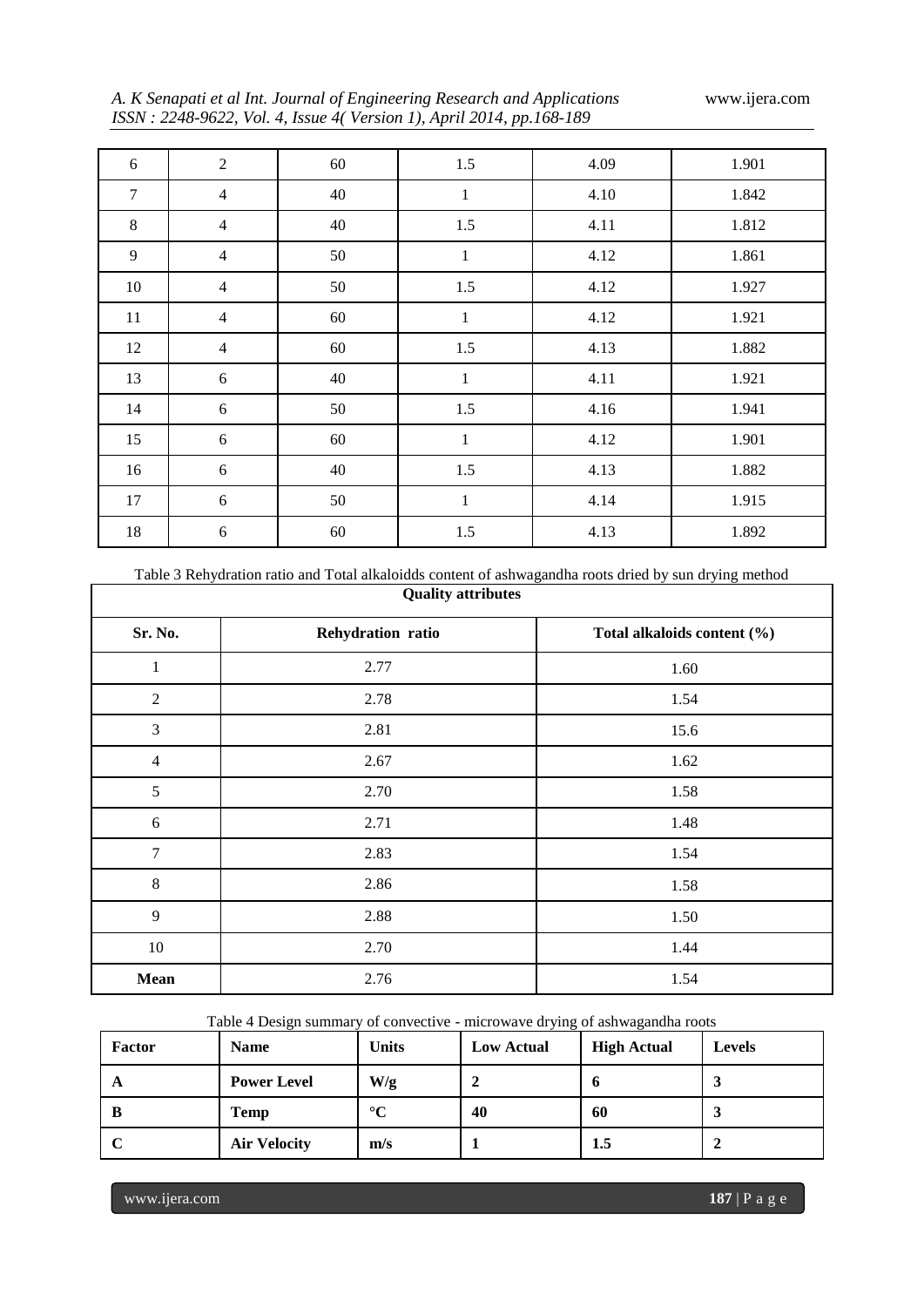| <b>Source</b> | <b>Sum</b><br>of<br>squares | of<br><b>Degree</b><br>freedom | <b>Mean squares</b> | <b>F</b> value | Prob. > F | <b>Remarks</b> |
|---------------|-----------------------------|--------------------------------|---------------------|----------------|-----------|----------------|
| Model         | 0.089644                    | 5                              | 0.017929            | 32.88635       | < 0.0001  | significant    |
| A             | 0.050944                    | $\overline{2}$                 | 0.01694272          | 44.92861       | < 0.0001  |                |
| B             | 0.012255                    | $\overline{2}$                 | 0.01966806          | 52.15564       | < 0.0001  |                |
|               | 0.026445                    |                                | 0.026445            | 48.50704       | < 0.0001  |                |
| Error         | 0.002031                    | 36                             | 5.64E-05            |                |           |                |

Table 5 ANOVA for rehydration ratio of ashwagandha roots dried by convective -microwave drying

Table 6 ANOVA for total alkaloids content of ashwagandha roots dried by convective -microwave drying

| <b>Source</b> | of<br><b>Sum</b><br>squares | of<br><b>Degree</b><br>freedom | Mean<br>squares | <b>F</b> value | Prob. > F | <b>Remarks</b> |
|---------------|-----------------------------|--------------------------------|-----------------|----------------|-----------|----------------|
| Model         | 0.085141                    | 5                              | 0.017028        | 24.2827        | < 0.0001  | significant    |
| A             | 0.004598                    | $\mathbf{2}$                   | 0.002299        | 3.278335       | < 0.0463  |                |
| B             | 0.035926                    | $\mathbf{2}$                   | 0.017963        | 25.61586       | < 0.0001  |                |
| $\mathbf C$   | 0.044617                    | 1                              | 0.044617        | 63.6251        | < 0.0001  |                |
| <b>Error</b>  | 0.000891                    | 36                             | 2.47E-05        | -              | ۰         |                |

Table 7 Colour changes of ashwagandha roots dried by sun drying

| <b>Parameters</b> | Fresh<br>root  | Drying Method (Sun Drying)<br><b>Samples</b> |              |       |       |       |      |      |      |                               |           |       |
|-------------------|----------------|----------------------------------------------|--------------|-------|-------|-------|------|------|------|-------------------------------|-----------|-------|
|                   |                |                                              | $\mathbf{2}$ | 3     | 4     | 5     |      |      | 18   | 19                            | <b>10</b> | Mean  |
| $L^*$             | 43.42          | 37.19                                        | 37.24        | 37.15 | 37.34 | 37.42 |      |      |      | 37.30 37.50 37.22 36.58 37.14 |           | 37.21 |
| $a^*$             | 6.12           | 5.09                                         | 5.23         | 5.14  | 5.01  | 5.09  | 5.10 | 5.05 | 5.20 | 5.18                          | 5.00      | 5.11  |
| $h^*$             | 15.51          | 11.30                                        | 11.21        | 11.61 | 11.52 | 11.65 |      |      |      | 11.20 11.32 11.15 10.12 12.11 |           | 11.32 |
| $\Box$ E          | $\overline{0}$ | 7.589                                        | 7.581        | 7.44  | 7.28  | 7.22  | 7.56 | 7.13 | 7.64 | 8.75                          | 7.23      | 7.54  |